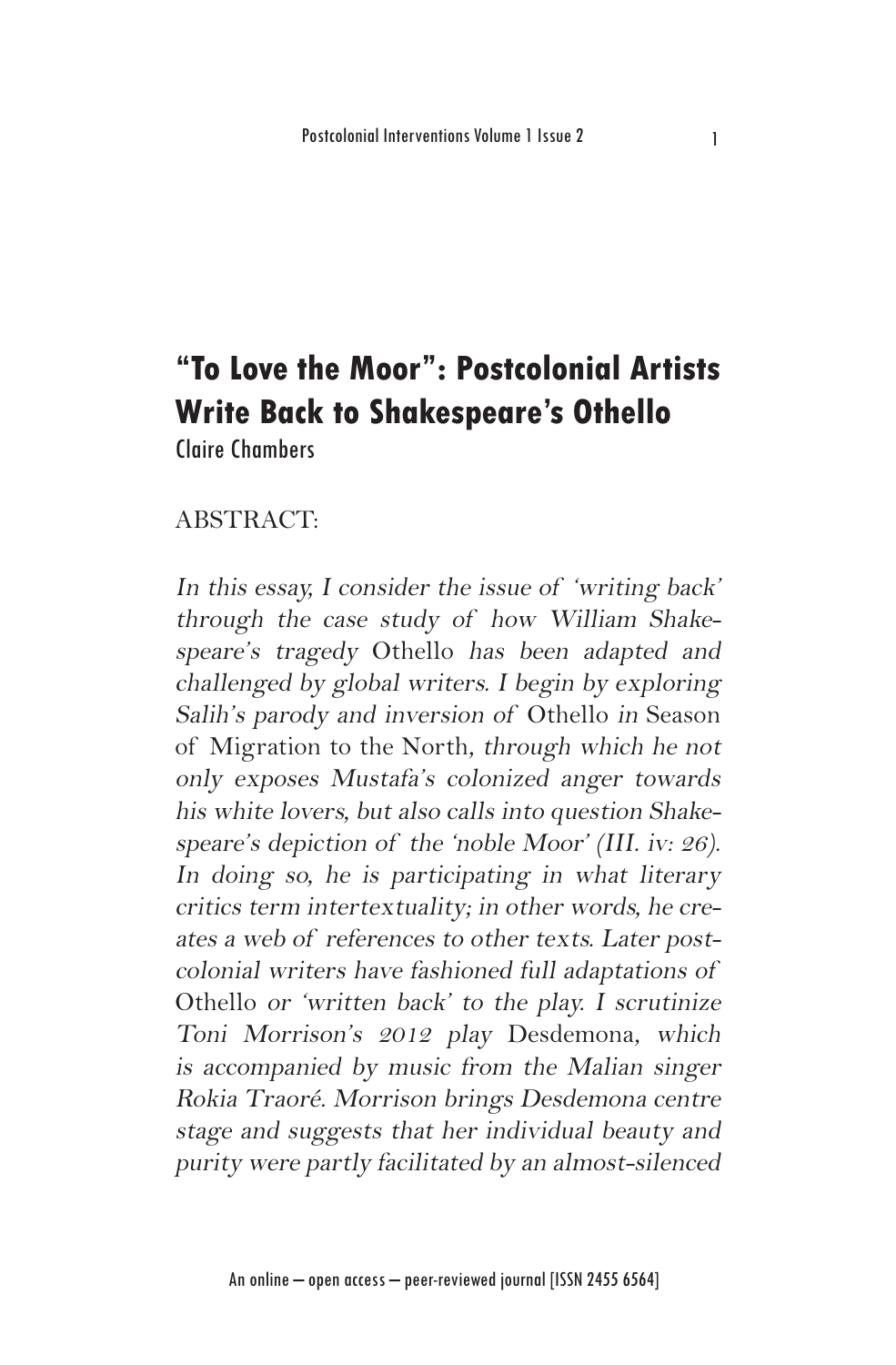figure in the play, her attentive African maid, Barbary/Sa'ran. For the essay's second half, I examine a group of Indian artists writing back to Othello. Vishal Bhardwaj's Omkara (2006) is the second film in a twenty-first-century Bollywood trilogy of Shakespearean adaptations. In Omkara, issues of caste and bi-racial identity in colour-conscious India replace Shakespeare's interest in the people then known as blackamoors. Finally, I engage with comic novelist Upamanyu Chatterjee's short story 'Othello Sucks', in which his characters are critical of Shakespeare. Their irreverence towards the play in the context of New India is entertaining and instructive.

Keywords: writing back, postcolonial, William Shakespeare, Othello

# **Introduction**

In the late summer of 1600, Moroccan ambassador Abd al-Wahid bin Masoud bin Muhammad al-Annuri came to London. Along with his entourage of more than a dozen people, he resided in England's capital city for six months. Some believe that he provided inspiration for William Shakespeare's Othello, first performed soon afterwards in 1604 (Harris 23-30), although this is contested by such scholars as Gustav Ungerer (102). Al-Annuri's presence in England arose from Elizabeth I's dream of creating a durable and mutually benefi-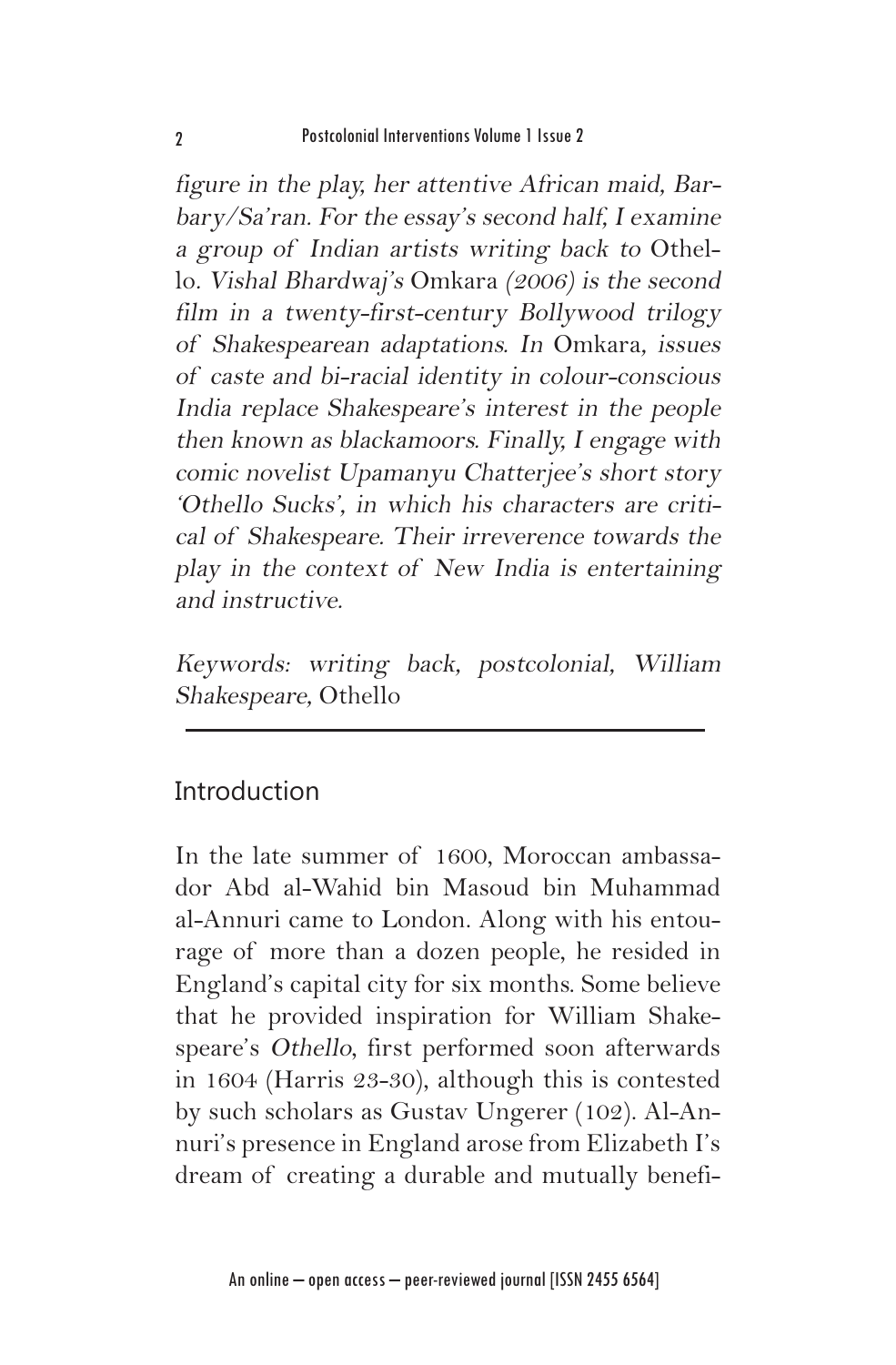cial alliance with the unfamiliar Muslim world. In 1570, Elizabeth had been excommunicated by Pope Pius V for her Protestant beliefs and for reinstating the reformed church established by her father Henry VIII. Following this ostracism from Catholic Europe, the Queen began encouraging trade with Turkey, Persia, and Morocco. Protestants saw reflected in Sunni Muslim religious practice their own antipathy towards idol worship and veneration of a holy book. In his new monograph This Orient Isle, Jerry Brotton rightly highlights the financial shrewdness that lies behind some Elizabethan Englanders' belief in a mirroring between their Protestantism and the Muslim religion. Brotton remarks that Islam was viewed as "a faith with which [England] could do business" (np.). Yet Elizabethans misunderstood Islam and refused to accept the religion on its own terms. The English imposed on Muslims anything other than their correct name: they were 'Mahomedans,' 'pagans,' 'Turks,' 'Ottomites,' 'Moriscos,' 'barbarians,' or 'Saracens.'

Such lexical deviation chimes with the inconsistent treatment the Moroccan delegation received in England. At first, Elizabeth fêted the 42-year-old al-Annuri and his team with pageantry, jousting, and lavish meals. She had already become addicted to Moroccan sugar, the cause of her famously ruined teeth. The queen now gave sweeteners to the North Africans in the hope of fostering trade, political ties, and a military alliance against Cath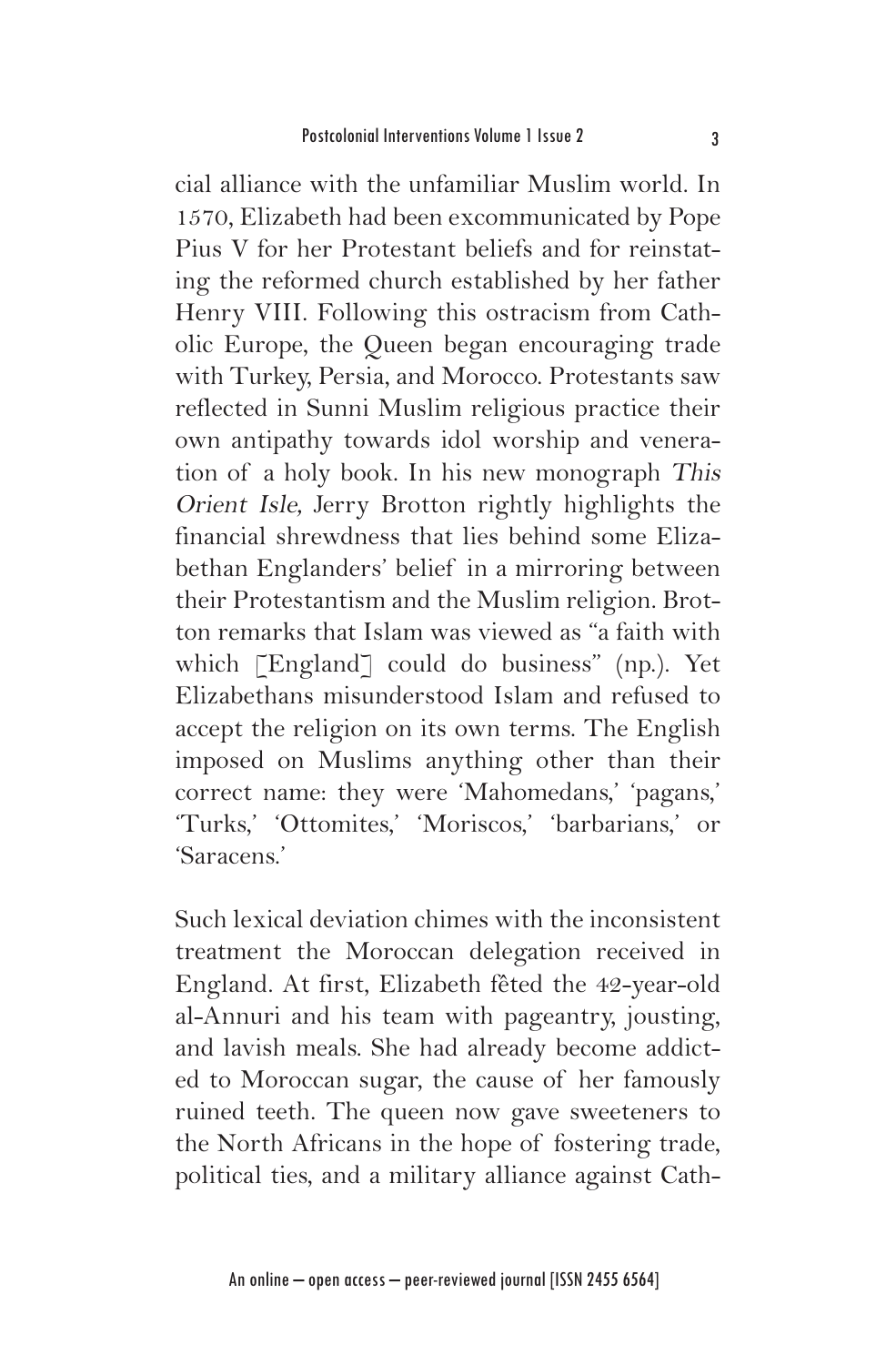olic Spain. In contrast, the English masses became increasingly hostile towards these Moroccan visitors. Following frequent food shortages in the 1590s and a failed coup by Robert Devereux, Second Earl of Essex in 1601 (Younger 591), the jittery London public turned against the strangers, the first Muslims that most of them had ever seen. Rumours abounded that the delegation comprised spies rather than envoys, and a moral panic developed over stories that they had poisoned members of their party on the Strand (Brotton np.). In response, Elizabeth made a declaration of protection for "her own natural subjects," whom she described as being "distressed" in these times of scarcity. She disingenuously expressed alarm at "the great number of Negroes and blackamoors which (as she is informed) are carried into this realm since the troubles between her highness and the King of Spain" (Elizabeth I np.). Echoing the "great annoyance" of her subjects about the lavish honouring of her visitors, the queen went further to criticise them as "infidels having no understanding of Christ or his Gospel" (Elizabeth I np.). Recommending their immediate isolation and swift deportation, she resorted to the device, still popular today, of making political capital from attacking immigrants. Wisely deciding that the time had come to leave England, al-Annuri and his followers went back to Morocco in February 1601.

In 1605 William Shakespeare's The Merchant of Venice was first performed. It featured a rich-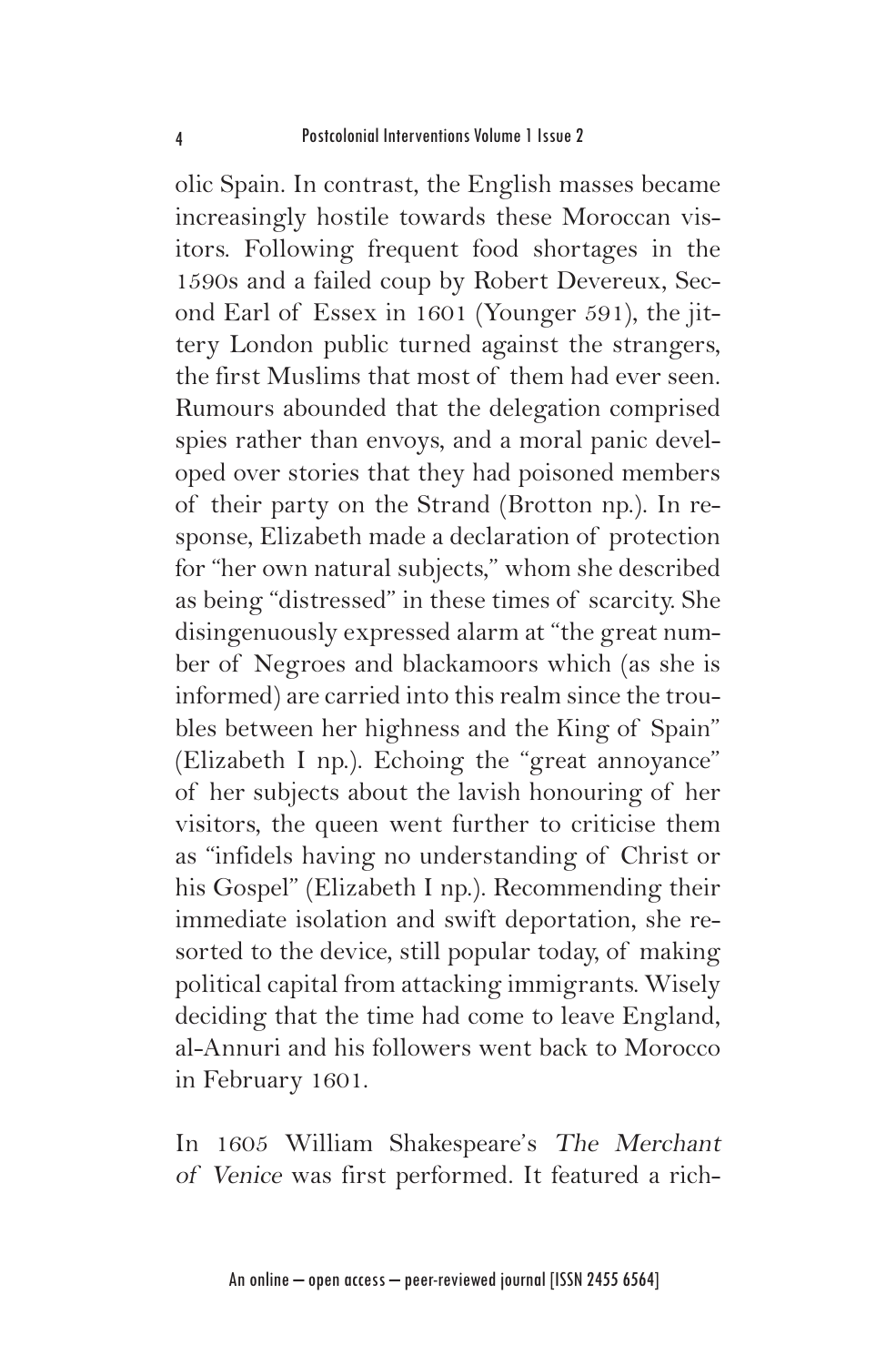ly dressed man, the Prince of Morocco, who tries to woo the beautiful and witty heroine Portia. He is the first of the playwright's 'Moors,' since The Merchant of Venice is thought to have been written in the late 1590s. In the play, the Moroccan is eloquent and handsome; he is described as "a tawny Moor all in white" who cuts a striking figure (II.i: stage direction; emphasis in original). Just as his outward appearance is designed to impress, so too is he seduced by opulent surfaces. He fails the test set out in Portia's late father's will, whereby her potential husbands have to choose correctly from three caskets of gold, silver, and lead. Of course, the Moroccan selects the gold casket, concluding that "so rich a gem" as Portia could not possibly be "set in worse than gold" (II.vii.55). He thus loses Portia's hand in marriage. Fortunately, her preferred suitor Bassanio is willing to "give and hazard all he hath" for Portia, as dictated on the inscription to the humble lead casket that he chooses (II.vii.9).

Whereas in The Merchant of Venice Shakespeare is working within the popular but stereotypical 'Turk play' of his era, in his tragedy Othello – on which my critical gaze is primarily focused in this paper – he transcends this genre's limitations. Othello is a play that has always been receptive to adaptations and postcolonial rewritings. As the Pakistani novelist Zulfikar Ghose observes in his book Shakespeare's Mortal Knowledge, Othello is a truly noble man, in contrast to the calumny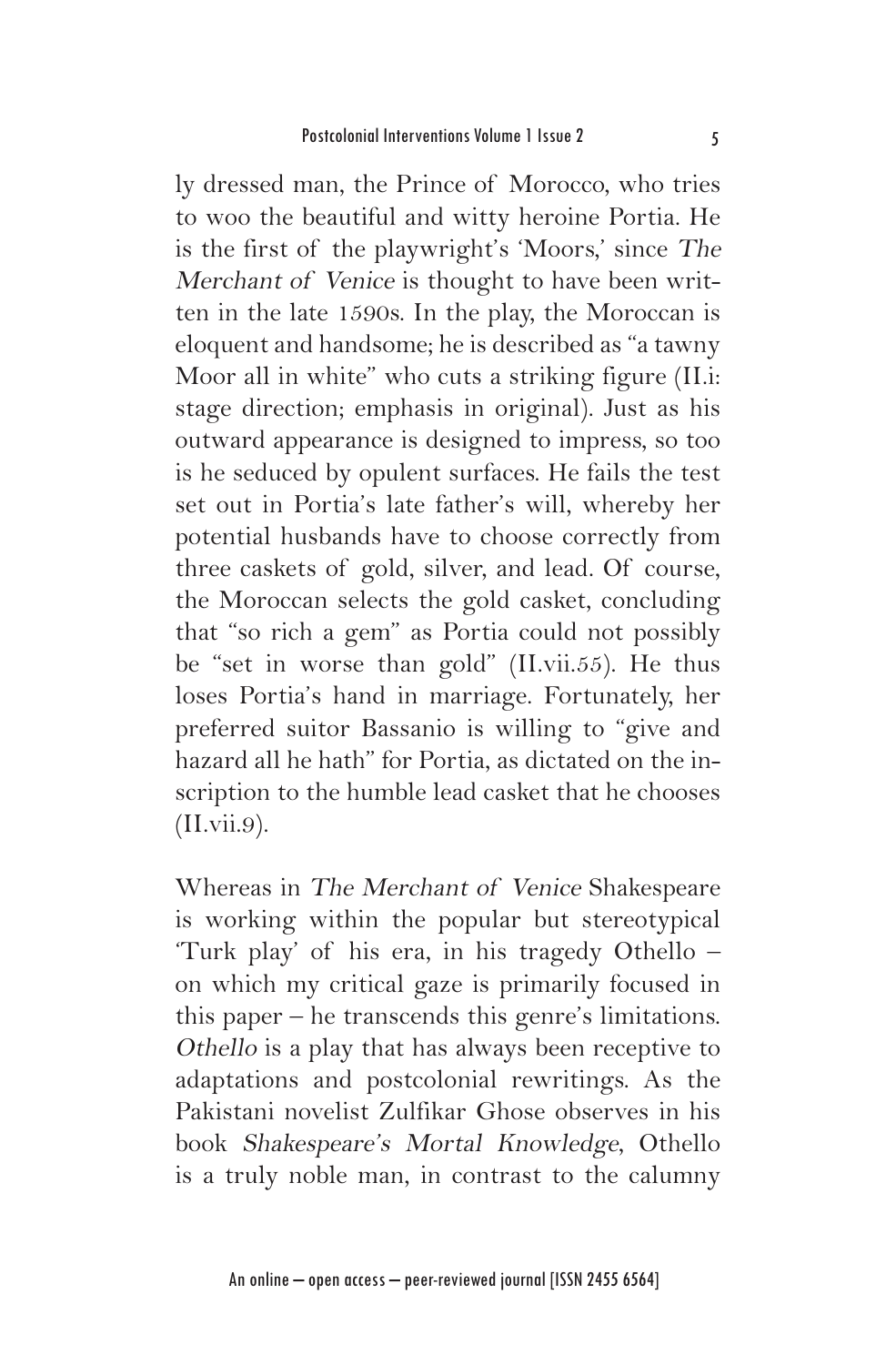of "lascivious Moor" with which Iago taints him (I.i.125). In fact, if Othello has a fault, Ghose suggests that it is his "sexual frugality" (82), which leads him to make too great a distinction between body and spirit. This enables evil Iago to work on both Othello's jealousy about his wife and on the "base racial instinct"  $(75)$  the villain shares with his fellow white Venetians. The consequence is that a "beast with two backs" is created – not through sexual union but the conjoining of Desdemona and Othello in death (Ghose 73–103). With its Molotov cocktail of false friendship, cross-cultural love, racism, military confrontation, and extreme sexual possessiveness, Othello proves irresistible to many artists from postcolonial backgrounds.

This essay explores some of the most notable global reconfigurations of Othello, through the lens of Ashcroft et al.'s notion of postcolonial writing back. The texts I choose for this purpose include Tayeb Salih's Season of Migration to the North, Toni Morrison's Desdemona, Vishal Bhardwaj's Omkara, and Upamanyu Chatterjee's "Othello Sucks." My rationale for selecting these postcolonial rewritings is, firstly, that they are evenly split between Anglophone and non-Anglophone production (Season of Migration to the North was originally written in Arabic, while Omkara is a Hindi film). Secondly, each text examines a different aspect of Shakespeare's play. Salih thinks through the play's representations of racism and sexuality, Morrison is similarly interested in rac-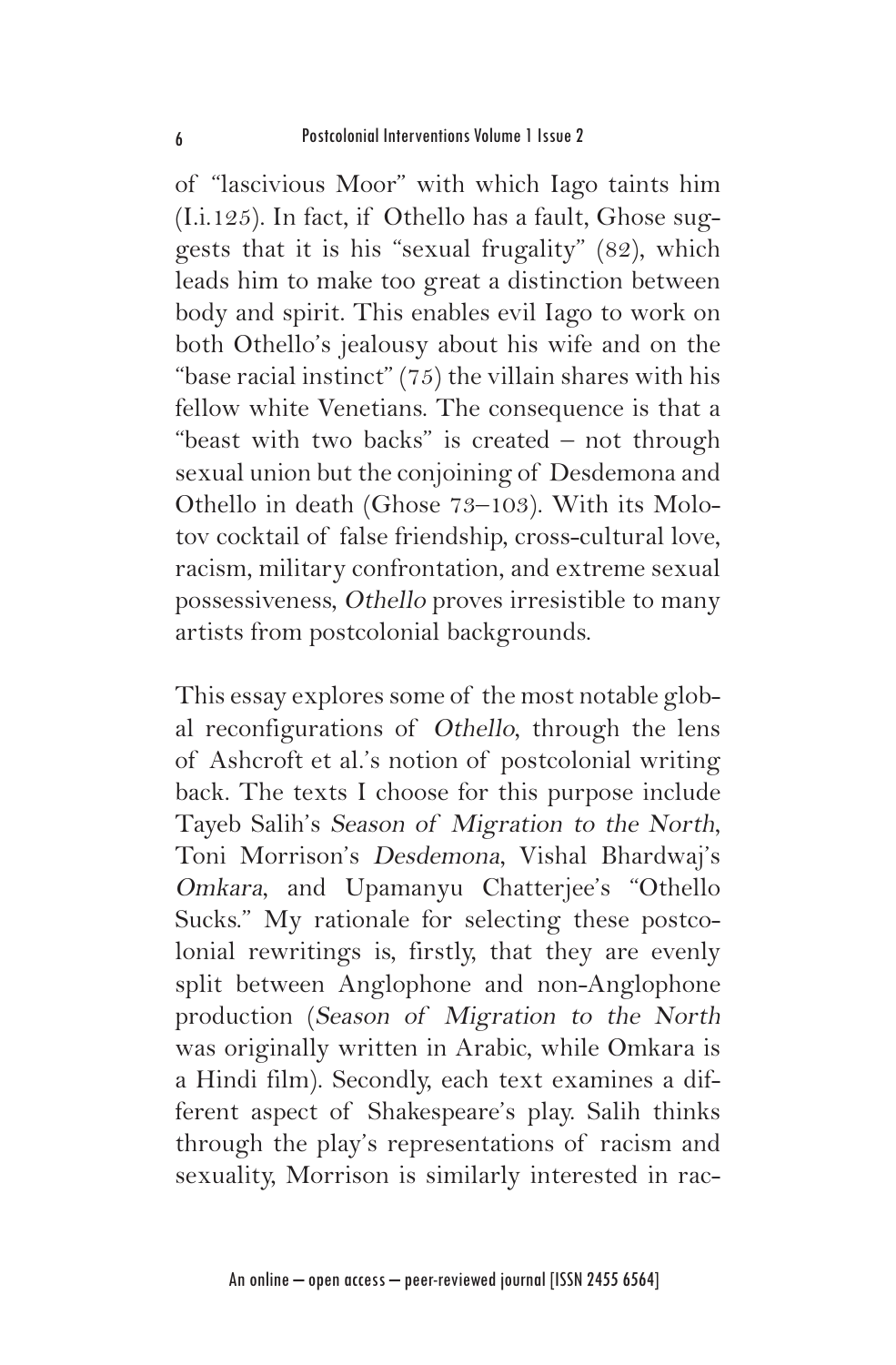ism but also in its imbrication with gender, Bhardwaj transplants Shakespeare's concern with race onto caste, and Chatterjee's characters are critical of Shakespeare being taught in twenty-first-century postcolonies. The article is divided into two main parts, the first focusing on the African diaspora, with the locations of Sudan, black Britain, and the African-American United States taking centre stage. The next section takes India as a case study, and I scrutinise the history of cinematic adaptations of Othello as well as Chatterjee's recent story about the tragedy. The primary methodological technique is close reading of the texts alongside historical documents and critical works on the Indian and African diasporic contexts.

One of the key concerns of postcolonial critics has been to interpret how authors from formerly-colonised countries have "written back" to classic novels from the English literary canon. The phrase is sourced from the title of the book The Empire Writes Back (1989), by Australian academics Bill Ashcroft, Gareth Griffiths and Helen Tiffin. Alluding to Salman Rushdie's pun on the Star Wars film The Empire Strikes Back (Rushdie; Kershner np.), they argue that postcolonial authors question and parody colonial ideas, writing back to the centre to contest accepted truths. In countering imperialist assumptions, the postcolonial writers whom these theorists discuss also remake the English language and recast the form of the novel. However, Ashcroft, Griffiths and Tiffin's positioning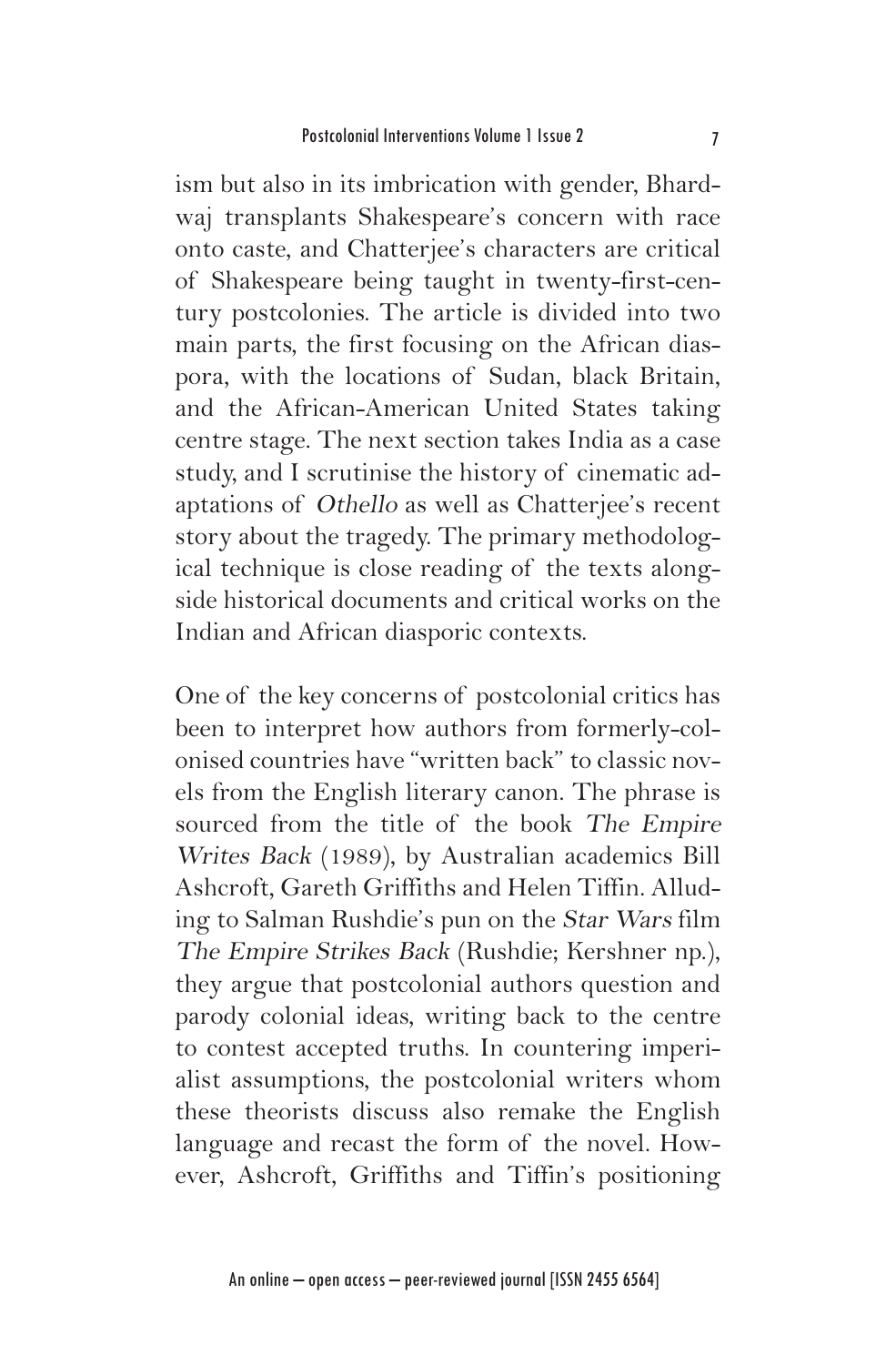of non-Western authors' challenge to colonial discourse actually tethers them to European ideas as the central stake they seek to uproot. Ashcroft and colleagues still accord too much attention to "the West," even if the writers they analyse seek to dismantle its assumptions. Given this and other blindspots, several theorists have interrogated the terms "postcolonial" and "writing back" for their colonial baggage (Dirlik; Ahmad; Dabashi; Hauthal). However, I follow Mike Hill in striving to initiate a "return to 'writing back' in a new and different way"  $(62)$  – in my case, in a way that aims at decentring European thought and letters. I want to suggest that postcolonial re-creations of Shakespeare have moved beyond "writing back" to more creative and confident conversations across spaces and tenses.

#### African Diasporic Rewritings of Othello

In 1966, the Sudanese author Tayeb Salih published an Arabic-language novel Mawsim al-Hijra ila al-Shamal. It was translated into the English title Season of Migration to the North in 1969 and is now a Penguin Modern Classic. In this landmark text for postcolonial literary studies, Salih depicts the cultural conflict that ensues when two rural Sudanese Muslims move to Britain and then return to Africa. Events in Season of Migration to the North are related by an unnamed narrator who passed several years in Britain during the interwar period pursuing a higher education. Returning to his seemingly timeless village in rural Sudan, the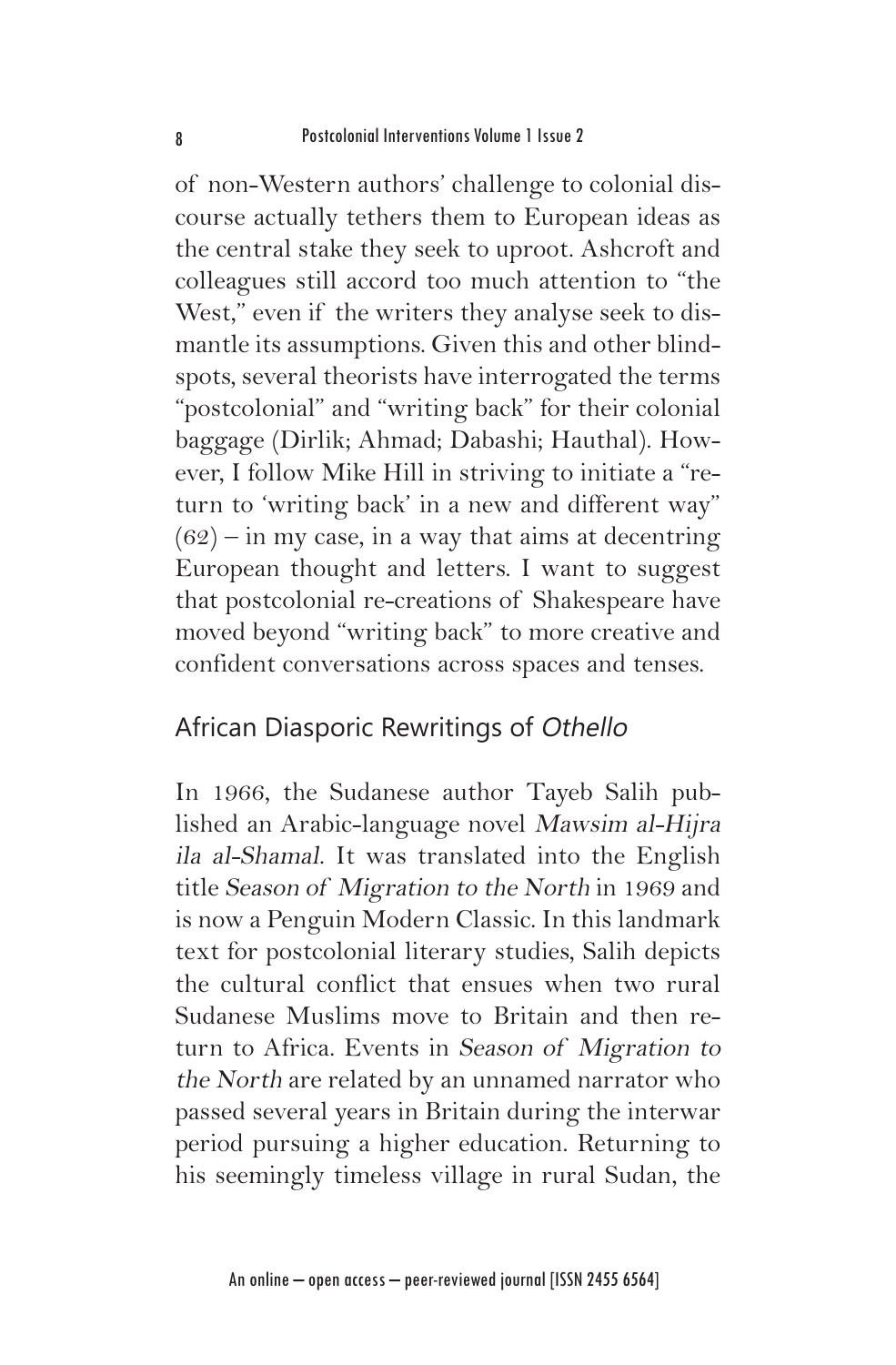narrator meets a mysterious older man called Mustafa Sa'eed. Mustafa had also attended university in the colonial metropole. We are told that during his time in Britain he seduced numerous white women, leaving behind a string of broken hearts, suicides, and one murder.

One of his lovers who takes her life, the married mother Isabella Seymour, is enthralled by Mustafa's exotic blackness. Desdemona to his Othello, she loves his outlandish stories of the landscape, animals and people of Africa. However, Mustafa is alert to the racism underpinning her interest, as when she assumes he is a cannibal. He plays along with her fantasies, inventing fictions about the 'dark continent.' We are explicitly invited to make connections between the novel and Shakespeare's play when Mustafa asserts, "I am no Othello, I am a lie" and later, "I am no Othello, Othello was a lie" (33, 95). Later, during Mustafa's toxic sadomasochistic relationship with the British woman Jean Morris, he suspects infidelity and finds a man's handkerchief that does not belong to him amongst her possessions. In contrast to the chaste and submissive Desdemona, Jean is nonchalant, even defiant, on being confronted with this evidence. She tells Mustafa it is his handkerchief, and when he doubts this, she responds, "Assuming it's not your handkerchief [...] what are you going to do about it?". Before long, Mustafa finds further belongings that are not his – "a cigarette case, then a pen"– and the handkerchief is thus reduced to a small piece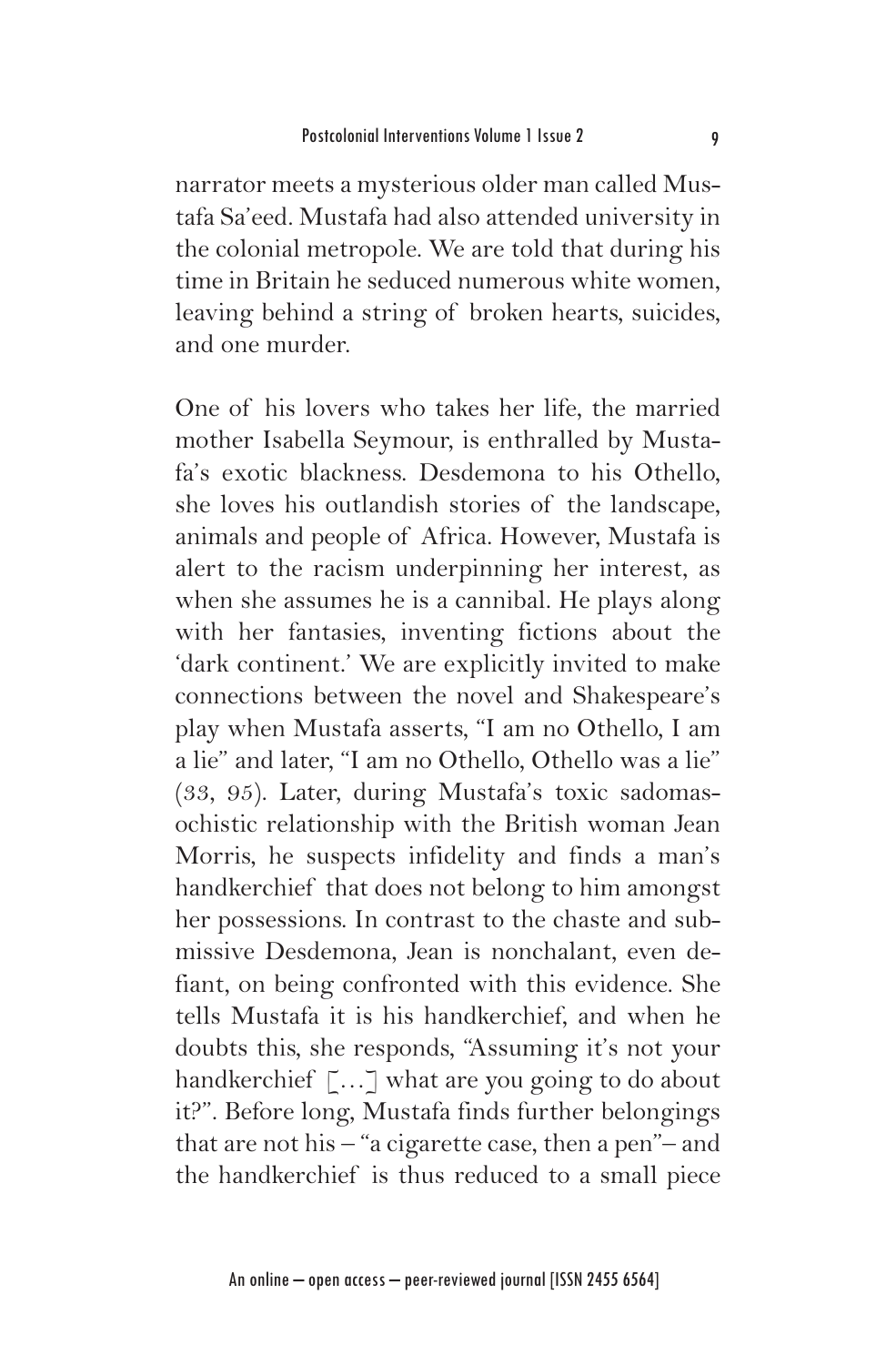in the larger puzzle of "the tragedy  $\lceil \text{that} \rceil$  had to happen"(162). Salih thus parodies and inverts Othello, not only by exhibiting Mustafa's malevolence towards his white lovers, which stems from anger at his colonial condition, but also by calling into question Shakespeare's depiction of the "noble Moor" (III.iv.22). In doing so, he creates a web of references to other texts through intertextuality<sup>1</sup>.

However, whereas Othello is situated on the periphery of Salih's text, later postcolonial writers have fashioned full adaptations of or written back to the play. In her important study Playing in the Dark, Toni Morrison argues that mainstream white American literature developed its own identity by casting African Americans in a shadow narrative. Morrison maintains that the notion of American individualism flourishes when cast against the stereotypical but inescapable bondage of slaves and their descendants. "Freedom," she writes, "can be relished more deeply in a cheekby-jowl existence with the bound and unfree, the economically oppressed, the marginalized, the silenced" (64). Through her 2012 play Desdemona, Morrison grafts her own comments about the United States onto Shakespeare's seventeenth-century English context. Morrison's play, directed by American Peter Sellars and with music by the Malian singer Rokia Traoré, posits that Desdemona's individual beauty and purity were partly facilitated by an almost-silenced figure in Shakespeare's work: her attentive African maid, Barbary. Desde-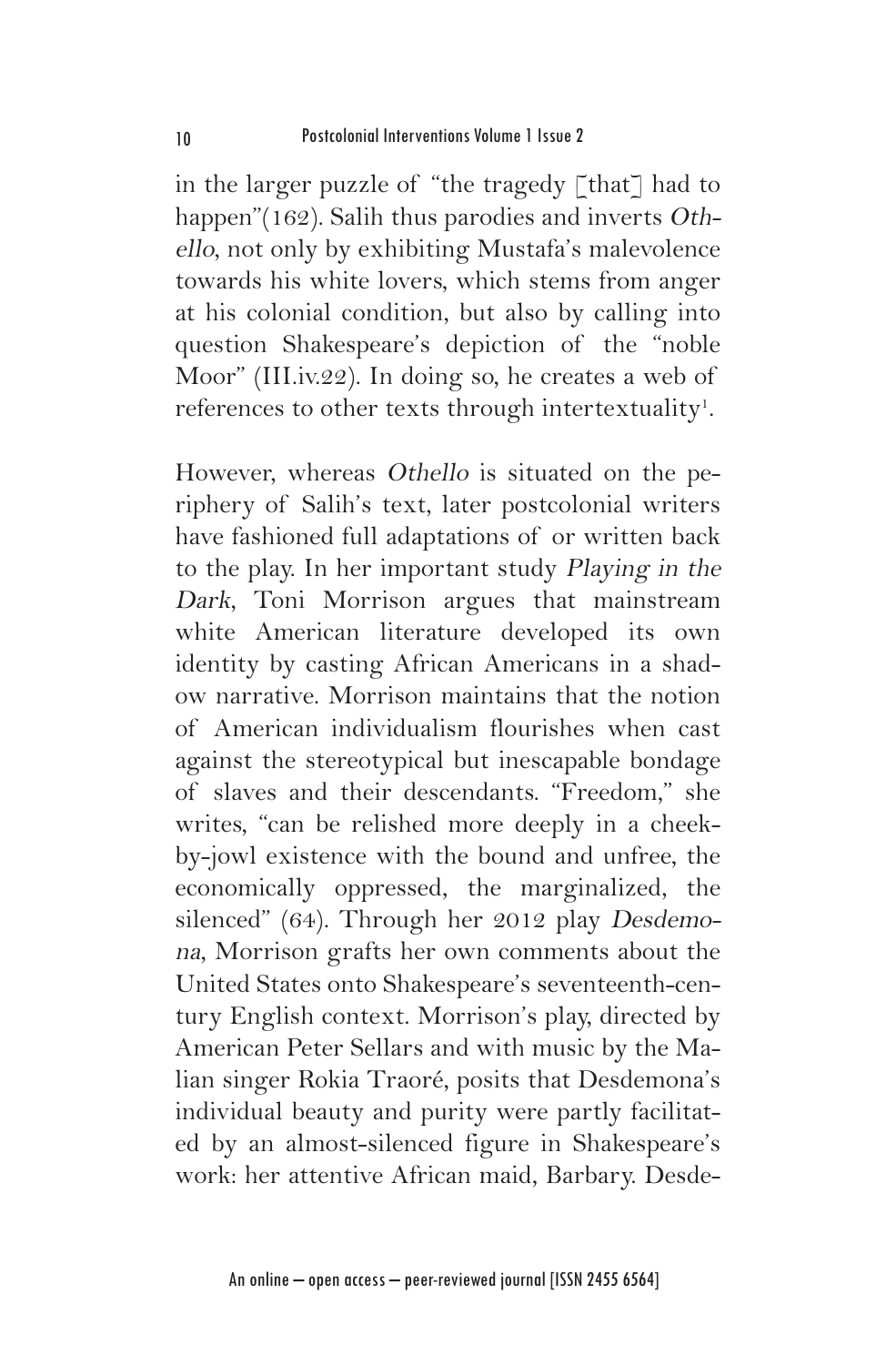mona was also invisibly aided by Iago's wife, the working-class character Emilia, who in Morrison's play is given lines in which she mocks the entitlement of the titular heroine: "'Unpin me, Emilia'. 'Arrange my bed sheets, Emilia'. That is not how you treat a friend; that's how you treat a servant" (43).Despite allowing several characters to criticise Desdemona, Morrison also intends her play as a womanist attempt to give Shakespeare's heroine a stronger voice. As Joe Eldridge Carney explains, "Morrison's desire to create a more significant role for Desdemona came from her sense that Shakespeare's tragic heroine has been given insufficient attention, particularly in performances, a neglect that can be located in the critical tradition as well" (np.).

In Shakespeare's play, we only learn of Barbary's existence in Act IV, Scene III, when a heartbroken Desdemona tells Emilia that she is haunted by the Willow Song that her mother's maid sang while dying after being jilted by a lover. Morrison assumes that Barbary is a slave name, given that the word means 'Africa,' so in Desdemona she gives the character her original appellation of Sa'ran. Indeed, Sa'ran contradicts her mistress's claim that they shared many experiences as young people and were friends<sup>2</sup>. She tells Desdemona that they shared nothing and that Desdemona misunderstood everything about Sa'ran because she didn't even know her real name: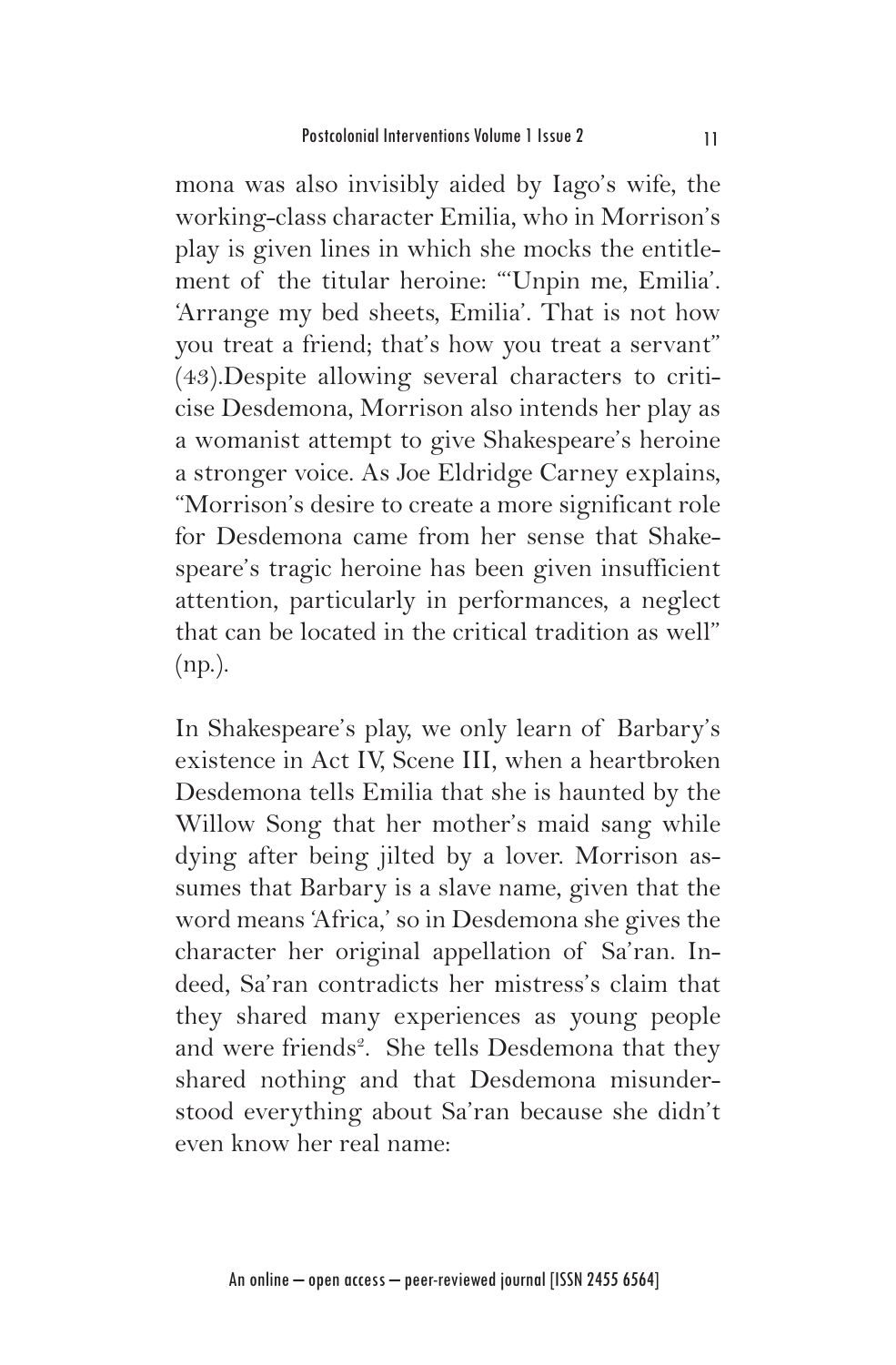Barbary? Barbary is what you call Africa. Barbary is the geography of the foreigner, the savage. Barbary equals the sly, vicious enemy who must be put down at any price; held down at any cost for the conquerors' pleasure. Barbary is the name of those without whom you could neither live nor prosper. (Morrison 45)

Here Sa'ran highlights the silencing and "put[ting] down" of the African presence in the West, while simultaneously drawing attention to the indispensible nature of this presence. Such silencing is partly achieved through violent renaming. The play's very first line is "My name is Desdemona" and the female protagonist continues with a pagelong soliloquy on the negative connotations of her name, explaining that Desdemona means "misery". She calls into question nominative determinism, declaring, "I am not the meaning of a name I did not choose" (13). Through this, Morrison signals the importance of nomenclature in establishing identities. In addition, 'Barbary' shares an etymological root with 'barbarian,' demonstrating the racially charged constitution of the English language. By confronting Desdemona and her "problematic posture of alleged 'color blindness'" (Carney np.), Sa'ran forces Desdemona to confront her own racism, especially through the way she names and thereby colonises others, producing the dominant "geography of the foreigner."

In Morrison's 2012 play Desdemona is a little old-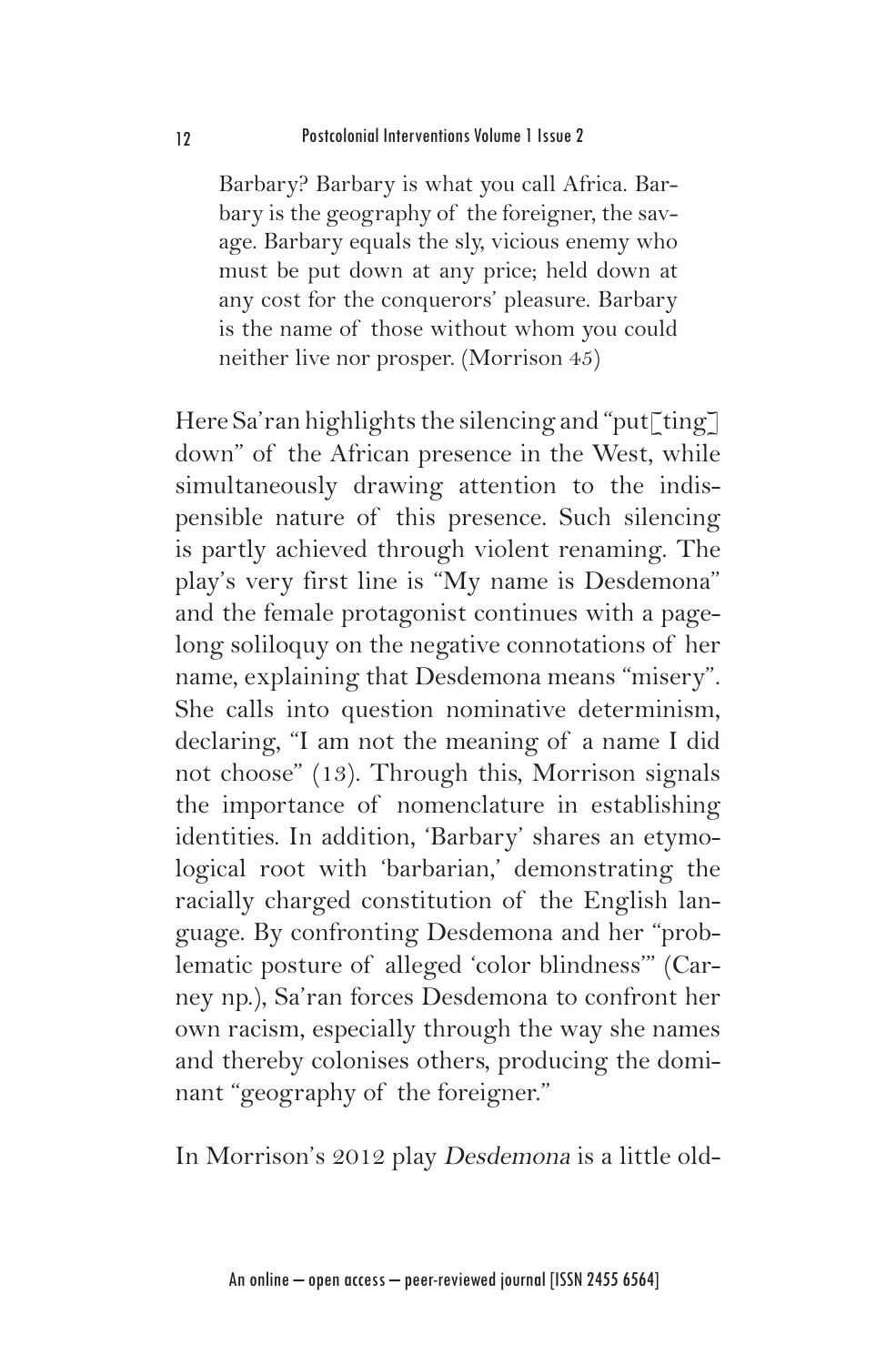er than the teenager envisioned by Shakespeare. She and her former servant as well as Desdemona's murderous husband meet in the afterlife and engage in conversation. By putting her characters in the liminal space between life and death, director Peter Sellars claims that Morrison "create[s] a safe space in which the dead can finally speak those things that could not be spoken when they were alive" (Sellars 9).The white woman admits that in her childhood Barbary was the only person who allowed her imagination to soar by telling her "stories of other lives, other countries" (18). In Morrison's writing back, it is therefore the female companion as well as Othello who inspire the girl with stories of faraway lands and their different customs. Towards the end of the play Morrison's Othello character articulates the rage felt by Sa'ran and him (and by the fictional Mustafa before them) that their story is "cut to suit a princess' hunger for real life, not the dull existence of her home" (51). A self-absorbed character in Morrison's play, Othello criticises his wife and claims, "You never loved me. You fancied the idea of me, the exotic foreigner who kills for the State" (50). But the Nobel laureate also gives Desdemona some devastating lines through which she censures Othello for his violent temper and misogynist views of her, most notably: "I was the empire you had already conquered"(54). Iago does not appear in Morrison's re-visioning of Shakespeare and Peter Erickson points out that this serves to "place[…] the emphasis on Othello and Desdemona as the makers of their own desti-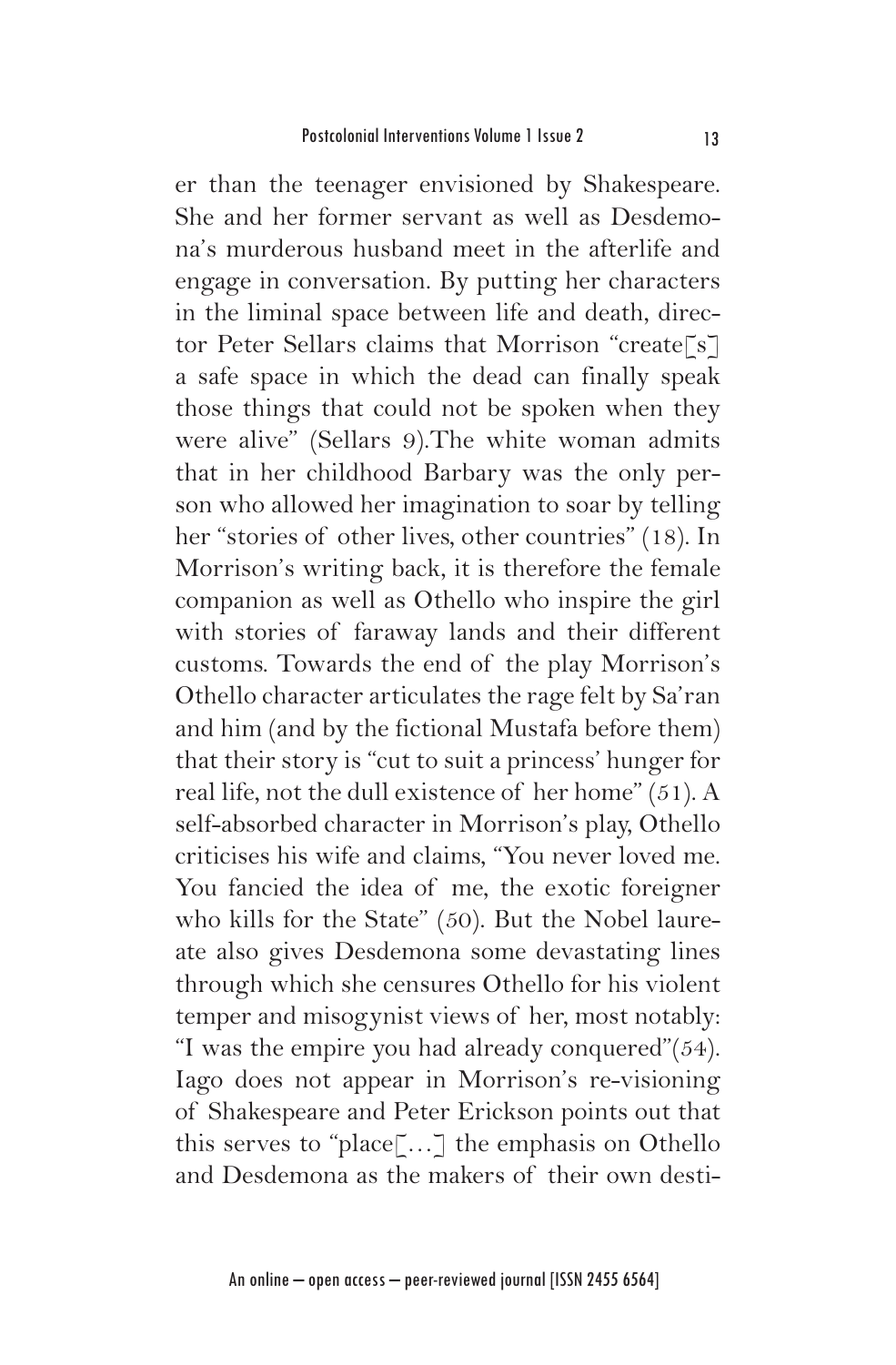nies and thus makes them logically the ones in the afterlife who are responsible for coming to terms with their own actions, with no recourse to blaming Iago" (np.). It also has the effect of making Morrison's play more female-centred than Shakespeare's original, with Desdemona and Sa'ran as the pivotal (non-romantic) pairing. Iago exists offstage and is only occasionally mentioned, as when Cassio declares, "Now Cyprus is under my reign. I am the one who decides. Othello gone from life; Iago suffering in a police cell" (53). Much of this dialogue is set to Traoré's ethereal score, with the lyrics projected onto screens and incorporated into the play. The otherworldly music that accompanies Morrison's play intensifies the narratives of competing violence in Othello.

When Shakespeare's Iago proclaims, "Men should be that they seem" (III: iii: 133), he is of course dissembling. While gaining Othello's assent to this truism, Iago also sets the general thinking about men who are not what they seem. In this way, he plants doubt in Othello's mind about Cassio and the possibility that he and Desdemona are lovers. More broadly, by creating this white character who is so far from what he seems and Othello, the black man destructively duped by him, Shakespeare shadows forth a great deal about the lie that underpins imperialism. Many black and South Asian writers have pushed Shakespeare's ideas onto updated versions of his plays that reflect on our globalised world shaped by racism and structural inequalities.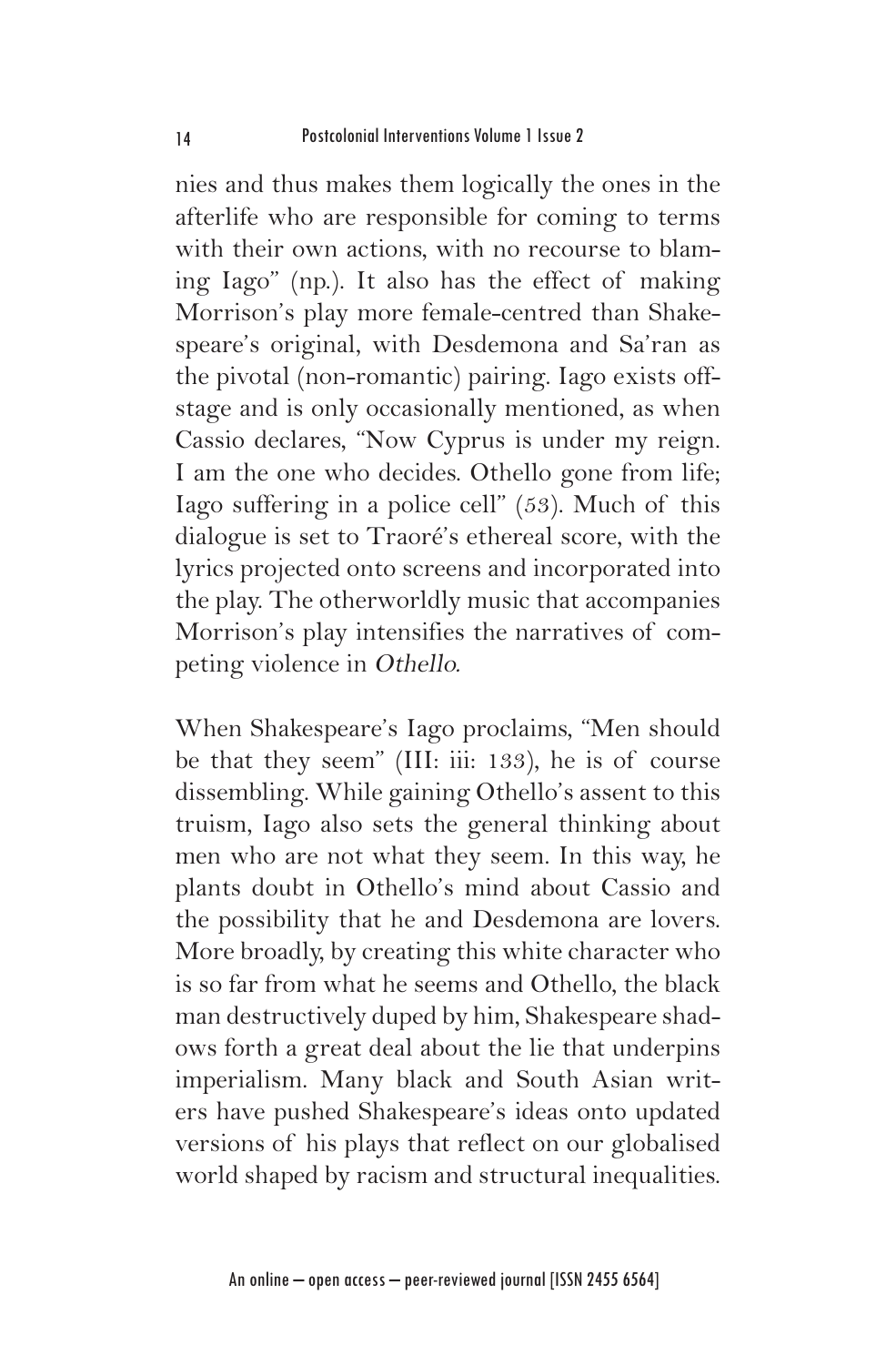#### Indian Rewritings of Othello

Having explored two African diasporic rewritings of Shakespeare's Othello, I now turn to what Ania Loomba (2012) has called the "made-in-India Othello fellows." In other words, I am interested in those Indian writers who, from Henry Louis Vivian Derozio (1809–1831) onwards, have looked to this play about love, jealousy, and race for inspiration and critique. In her essay "'Filmi' Shakespeare," Poonam Trivedi defies accusations of "bardolatry"(148) and colonial cultural cringe to trace the history of Shakespeare on the Indian big screen. She shows that this history goes back to 1935 and Sohrab Modi's Khoon-ka Khoon, a cinematic re-rendering of an Indian stage version of Hamlet. In part because the British colonisers laid emphasis on an English literary education for the Indians over whom they ruled (see Viswanathan), but also in some measure as appropriation and subversion of the colonial furniture, there were many filmic versions of Shakespeare's plays. Hamlet's blend of politics and metaphysical mystery seems to have proven the most popular of the Bard's plays for Indian auteurs. In the early days of Indian cinema, indigenous directors found themselves between the rock of leaving Shakespeare "pure and pristine" or the hard place of making him entirely "bowdlerized and indigenized" (Trivedi 151). By the mid-twentieth century, the most successful adaptations relocated the plays to India in their entirety. Directors "transcreated" the Shakespearean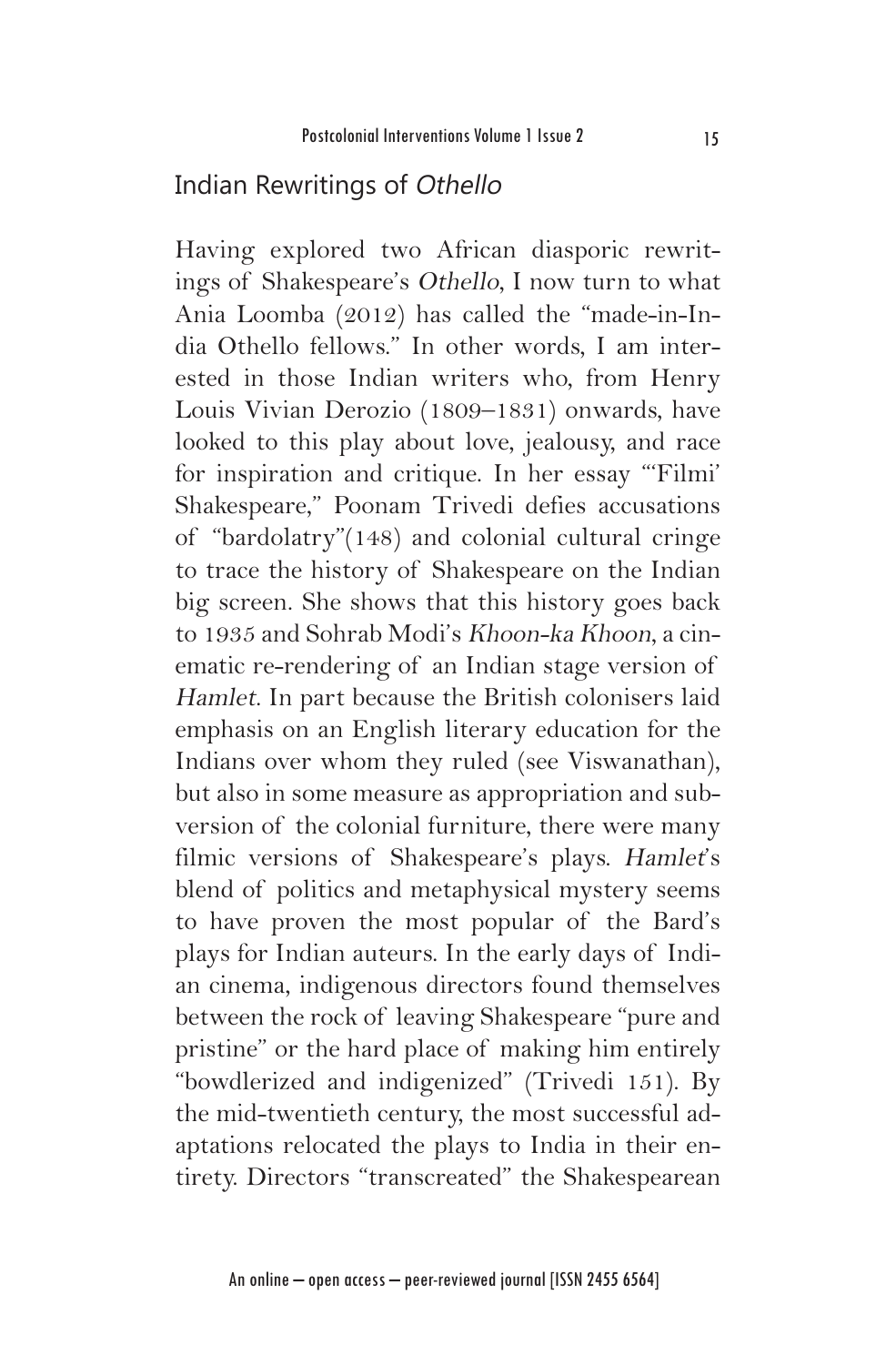originals (Lal, Two; Seven), taking ideas from their plots and themes rather than writing back to the plays in an overtly critical way.

The Bengali film Saptapadi (Kar) was probably the first piece of Indian cinema to namecheck Othello. In it, a pair of starcrossed lovers –a Brahmin boy and an Anglo-Indian Christian girl – fall in love during a performance of that other text about a relationship transgressing social and racial faultlines. Then came Jayaraaj Rajasekharan Nair's Kaliyattam (1997), a Malayalam remake of Othello. It is set against the backdrop of Kaliyattam or Kathakali, a devotional Keralan form of folk-theatre and dance. In Kaliyattam, Jayaraaj shifts Shakespeare's racial concerns onto caste, since the plot revolves around a romantic pairing between a low-caste Theyyam performer and a Brahmin girl. Jayaraaj also changes Shakespeare's somewhat trivial, somatic device of a handkerchief that fuels Othello's jealousy into an opulent cloth that also served as a consummation sheet for the two protagonists. In Ashish Avikunthak's short documentary-style film Brihnlala ki Khelkali or Dancing Othello (2002), he re-envisions Arjun Raina's dance theatre show The Magic Hour (2000). Like Kaliyattam, both of these 2000s adaptations use Kathakali, that art form mindlessly consumed by Western tourists to India, as a launchpad to discuss the Shakespearean play that is most concerned with what Graham Huggan (2001) calls "the postcolonial exotic."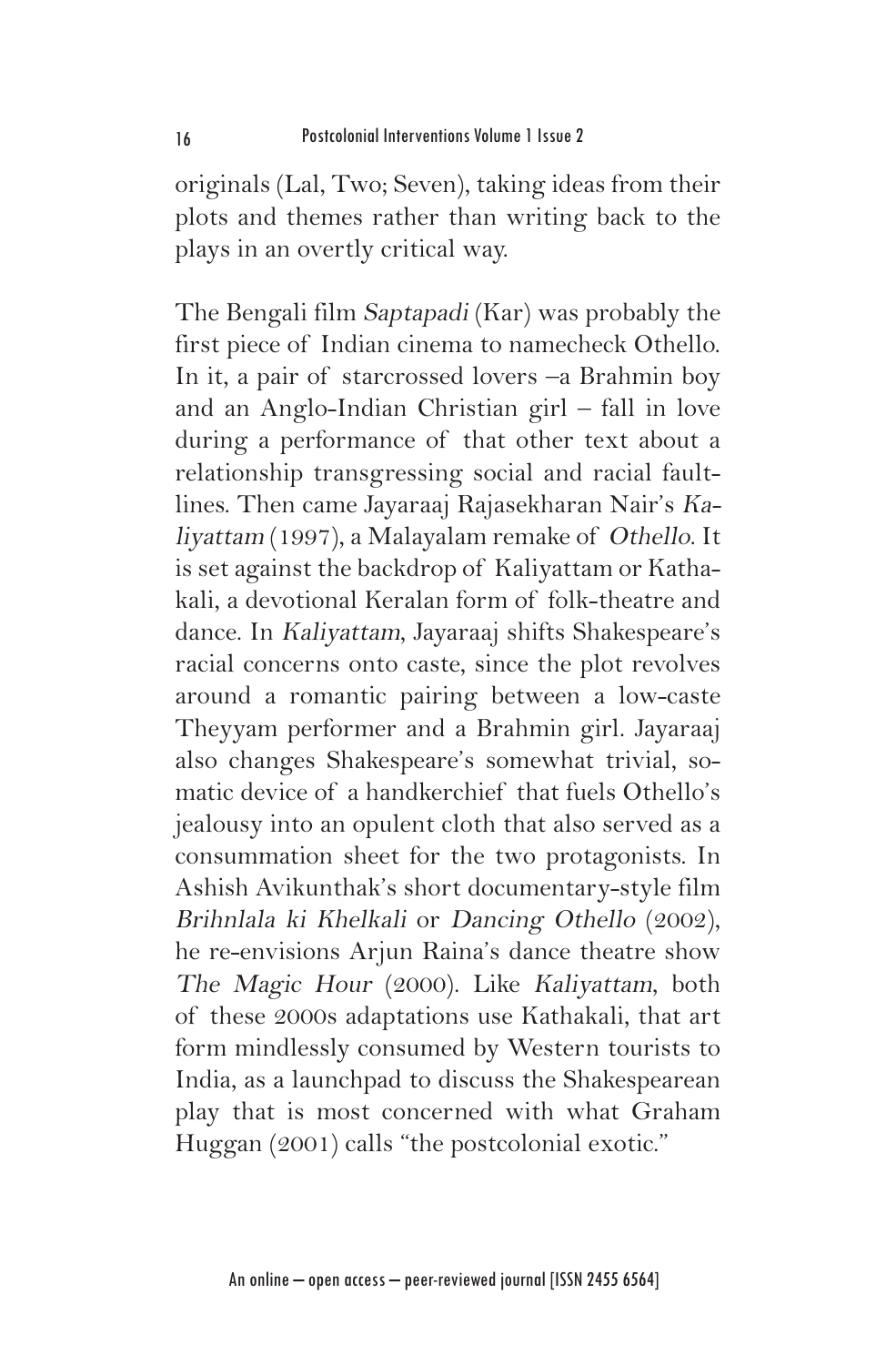The first of two Indian "Othello fellows" whose work I want to discuss in detail is Vishal Bhardwaj. Omkara (2006) is Bhardwaj's second film in a twenty-first-century Bollywood trilogy of Shakespearean adaptations. (The other two are Maqbool [2003], a remake of Macbeth, and Haider [2014], which relocated Hamlet to the Kashmiri conflict.) In his essay "Theorising Omkara," John Milton argues that Bhardwaj remains faithful to Shakespeare's tragedy, but makes it relevant to contemporary Indians. Issues of caste and bi-racial identity in colour-conscious India replace Shakespeare's interest in the people then known as blackamoors. Omkara Shukla (Ajay Devgan) is the son of a Dalit mother and a higher-caste father. Known as Omi, he is repeatedly castigated as a 'half-breed' or 'halfcaste.' Raghunath Mishra (Kamal Tiwari), who is father to Dolly (the Desdemona figure, played by Kareena Kapoor), is duly angry about his daughter's elopement with this swarthy gangster. Dolly is contrastingly Brahminical and has a pale complexion. Yet she is unperturbed by the gossip circulating around them as a mismatched couple, declaring, "A crescent, though half, is still called a moon." Othello's status as a general fighting against the Turks is altered in the film so that Omi leads a gang in Uttar Pradesh (Bhardwaj's home province) serving a shadowy political figure known as Bhai sahib (Naseeruddin Shah). This allows Bhardwaj to explore the endemic corruption that would garner widespread attention with the 2011-12 Indian anti-corruption movement led by Anna Hazare (see Sengupta np.).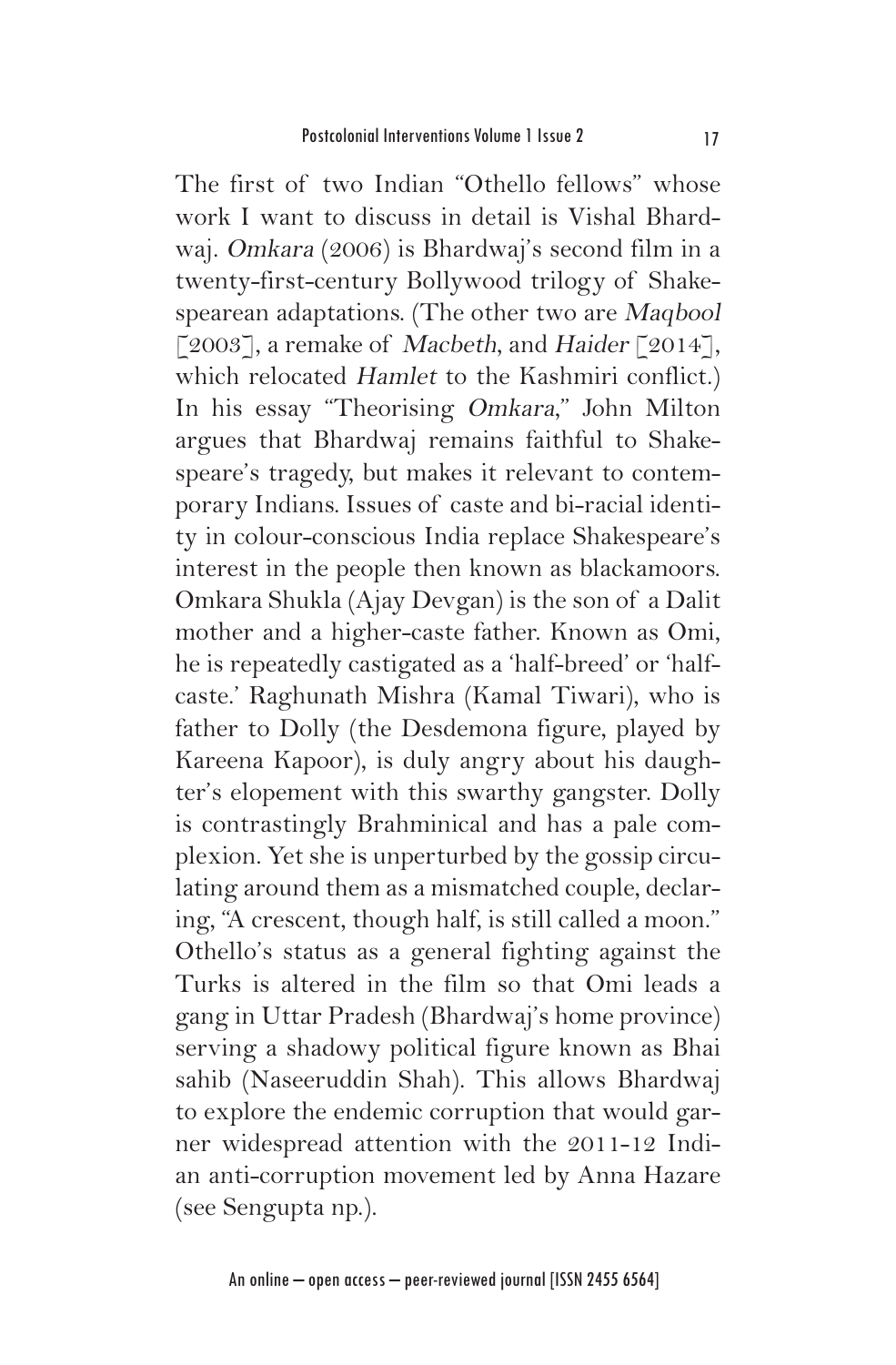The villainous Iago character is Ishwar Tyagi, who is known as Langda ('Lame') because he has a pronounced limp. Langda is played brilliantly by Saif Aif Khan, who frighteningly broods, plots, and swears his way through the film. To adapt Coleridge's famous phrase, if his felonies are not as "motiveless" as Iago's are, he nonetheless exudes pure "malignancy" (315). Langda has a motive for his evil because he is passed over for promotion in favour of a rival, Kesu Firangi (Vivek Oberoi). Omi chooses to replace himself with Kesu (the film's Cassio character) when he leaves his position as an underworld don to get involved with mainstream politics. In revenge for being passed over, Langda works on Omi's jealousy about his ingénue bride. Dolly's father's words, "A girl who can deceive her own father can never be possessed by anyone else," come back to haunt Omi, just as Brabantio's line "She has deceived her father and may thee" is a repeated leitmotif in Othello (I.iii:289). The idea that a deceitful daughter will become a wanton wife finds resonance in a South Asia where women and human relations are often held hostage, and sometimes brutalised, in the name of family connections and arranged marriages. Ironically, though, a film that is relatively progressive on caste and gender reverts to ableist stereotypes. Langda's disability is linked with his evil acts in a way that recalls the sinister hunchbacked Richard III of Shakespeare's history play. This grotesque stereotype reflects badly on the embodiment politics of the film and that of the society it seeks to entertain. In Postco-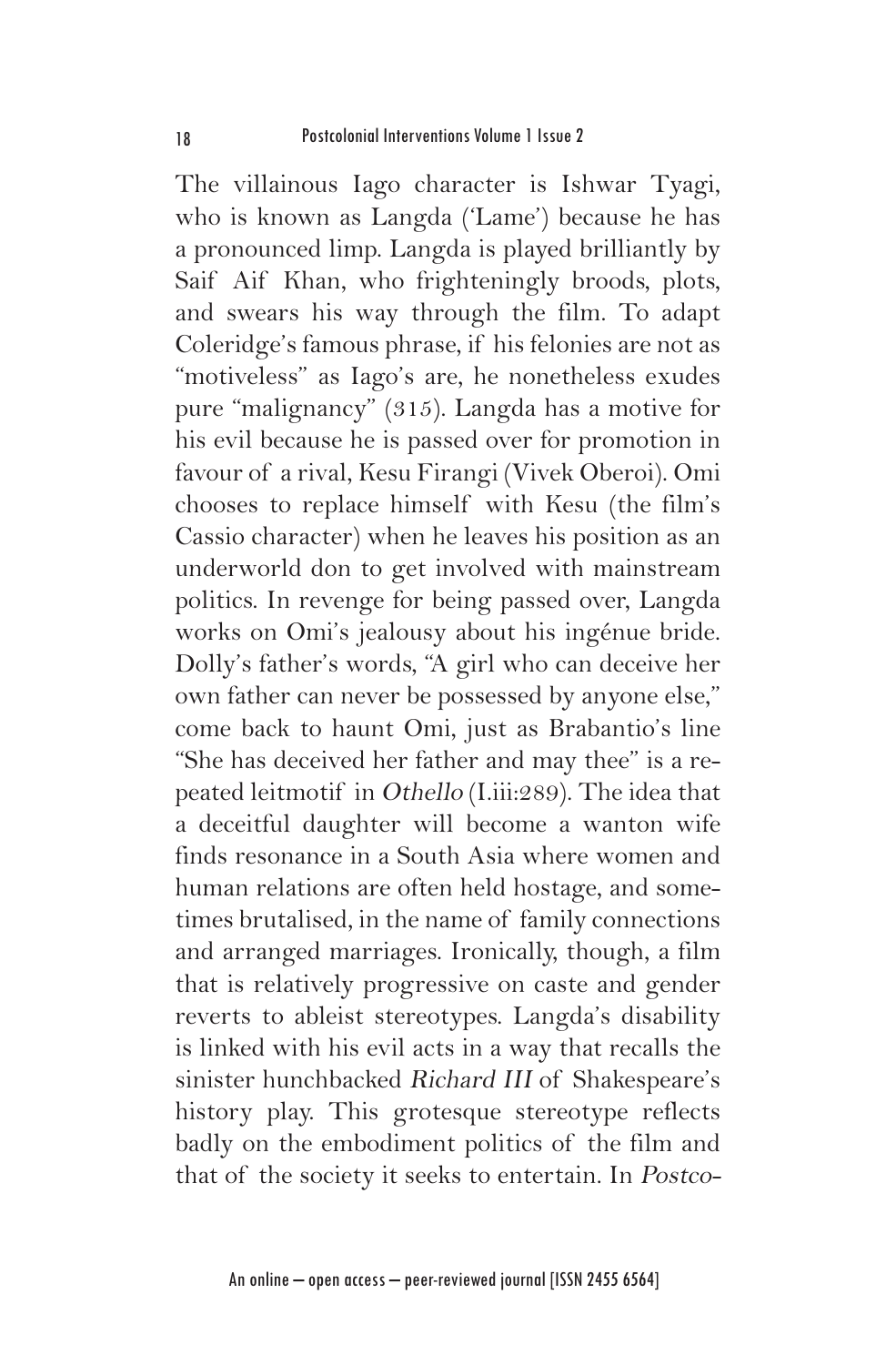lonial Fiction and Disability, Clare Barker reflects on the "invisibility" of disabled people in South Asian biopolitics (140), although it should be noted that in the twenty-first century activists and scholars such as Anita Ghai have acted as staunch critics of normative able-bodied discourse (Ghai, "Millennium").

Omkara presents a range of views on women's rights, from the misogynistic to the progressive. The picture usefully raises the issue of violence against women. There are some powerful scenes, as when we see Langda's sexual violence towards his wife Indu. (In the film Indu, unlike Iago's wife Emilia, is also Omi's sister, making Omi and Langda brothers-in-law.) Instead of a handkerchief, the film uses the device of a gold Indian waistband, which has sexual overtones because of its suggestion of a chastity belt locking up a woman's 'honour.' Omi gives this priceless 'kamarband' to Dolly as a wedding gift, but Langda persuades Indu (Konkona Sen Sharma) to steal it, so as to mislead Omi into thinking Dolly has gifted the waistband to Kesu. When Omi sees Kesu's girlfriend, the dancer Billo Chaman Bahar (Bipasha Basu), wearing it, he goes out of his mind with jealousy. He has already been worked upon by Langda's suggestive remarks about Dolly's faithlessness, which he then cleverly appears to disavow, saying, "Me and my filthy mind." The auditory detail of the film's tragic final scene allows for even more pointed critique of men's cruelty to women. Viewers are as-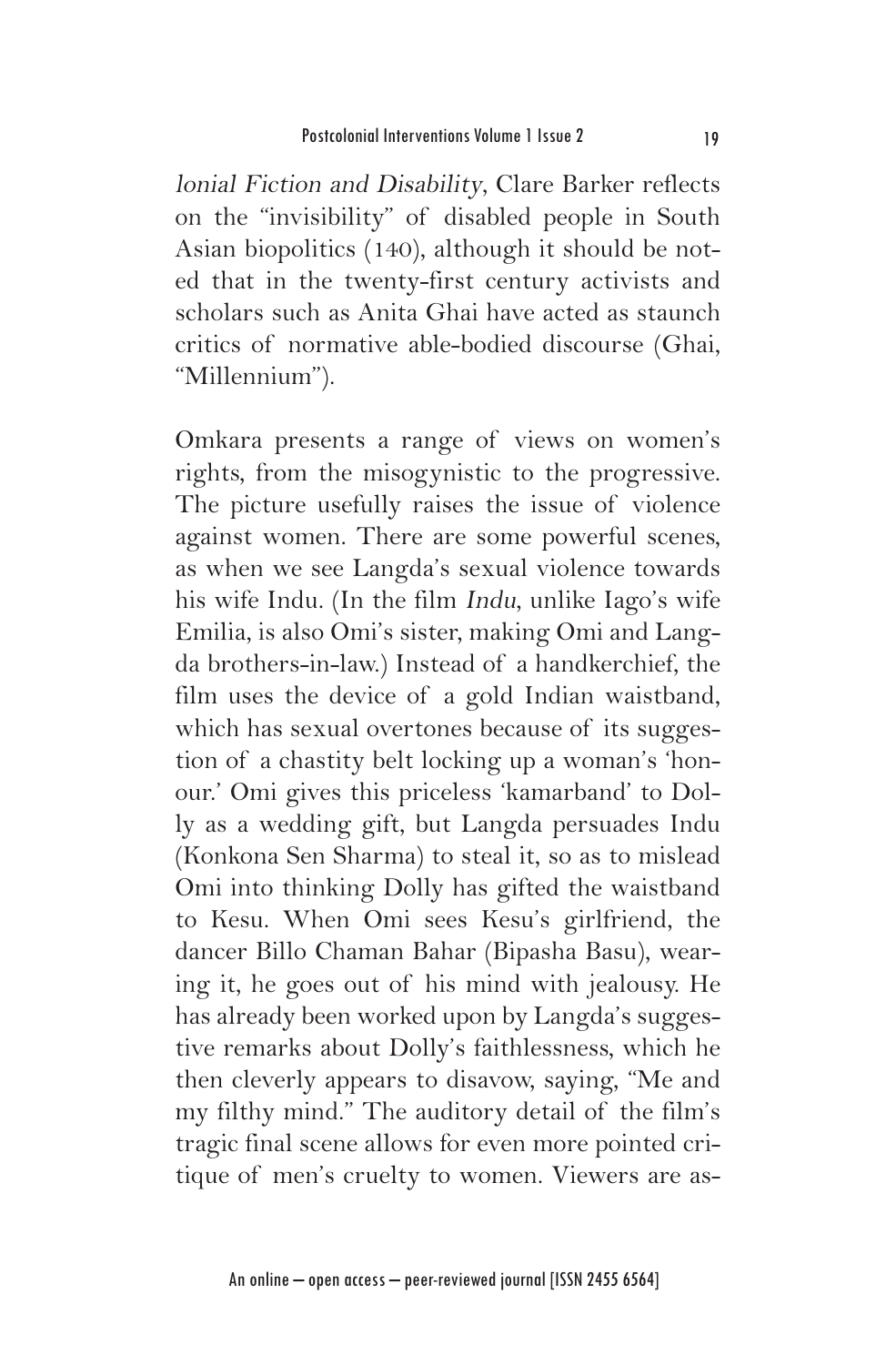sailed by the stark creaking sounds of a swinging bed on which Omi strangles Dolly – and this has been foreshadowed by various hanging seats that feature throughout the film. The morbid swinging sound is accompanied by the song "Jag Ja," which contains the repeated lyric, "Oh ri rani, gudiya, jag ja, ari jag ja, mari jag ja." This translates as, 'Oh my queen, my doll, come on wake up now,' spelling out that Dolly has long been treated as a plaything whose puppet-strings were pulled by the men in her life.

Indu, the Emilia character – Omi's sister and Langda's wife – makes a stirring speech near the film's end about how the Hindu scriptures have painted women as temptresses and unfaithful. Going a part of the way with Emilia in her 'proto-feminist' speech from Othello, Indu rails against the injustice that "even after holy fires approve us, we're regarded disloyal sooner than loyal." On the other hand, the heroine Dolly has little agency, and when her father lambasts her relationship with Omi she presents it as something over which she had little choice:

Papa… please forgive me. I can't live without Omkara. Don't trust what your eyes say. Your eyes will betray you. God knows how it all began, how I lost my heart to Omkara. I was in love… before I knew anything. I remember feeling like a blind bird plunging down an empty well. Everything seemed hopeless. And then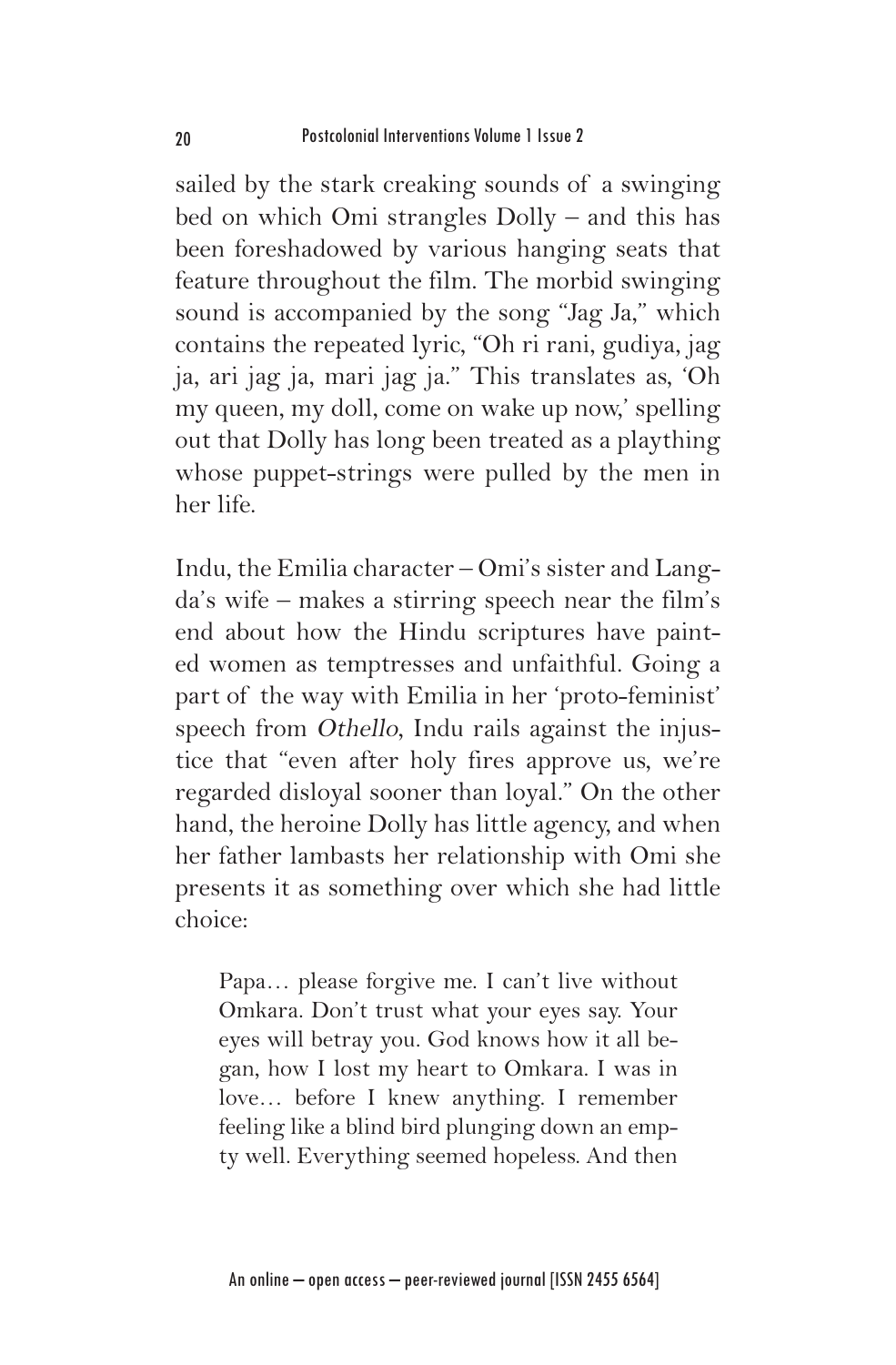I decided I'll end my wretched life. But then there was no point to it, when who I was dying for didn't even know why. Rajju will marry me dead.[…][L]et me confess… I'm yours and yours only. Put me down in your list of slain.

Here Dolly depicts herself as unintentionally losing her heart to Omi, adding to his "list of slain," and making him the warrior and possessor and she the conquered and the possession. Her only flashes of action are half-heartedly to consider suicide before dismissing this as pointless, and to assert with some spirit that she would rather die than go through with her arranged marriage to fiancé Rajju. Omkara is surprisingly explicit for a Bollywood movie, but it is a shame that Bhardwaj did not see fit to allow Dolly to own her sexuality in choosing Omi as her partner. Shakespeare's Emilia stridently criticises men as "all but stomachs, and we all but food." By contrast, in Omkara Dolly cloyingly tells Indu that a way to a man's heart is through his stomach. Indu to some extent challenges this, but only to counter with her grandmother's wisdom that the way to keep a man is by keeping him sexually rather than digestively satisfied. That said, Indu does echo Emilia's lines, "They eat us hungerly, and when they are full, | They belch us" (III.iv:99-100), when she states that women should leave their men somewhat hungry, otherwise "the day they get satisfied they'll puke you out like nobody's business." It is nonetheless telling that the seventeenth-century play is more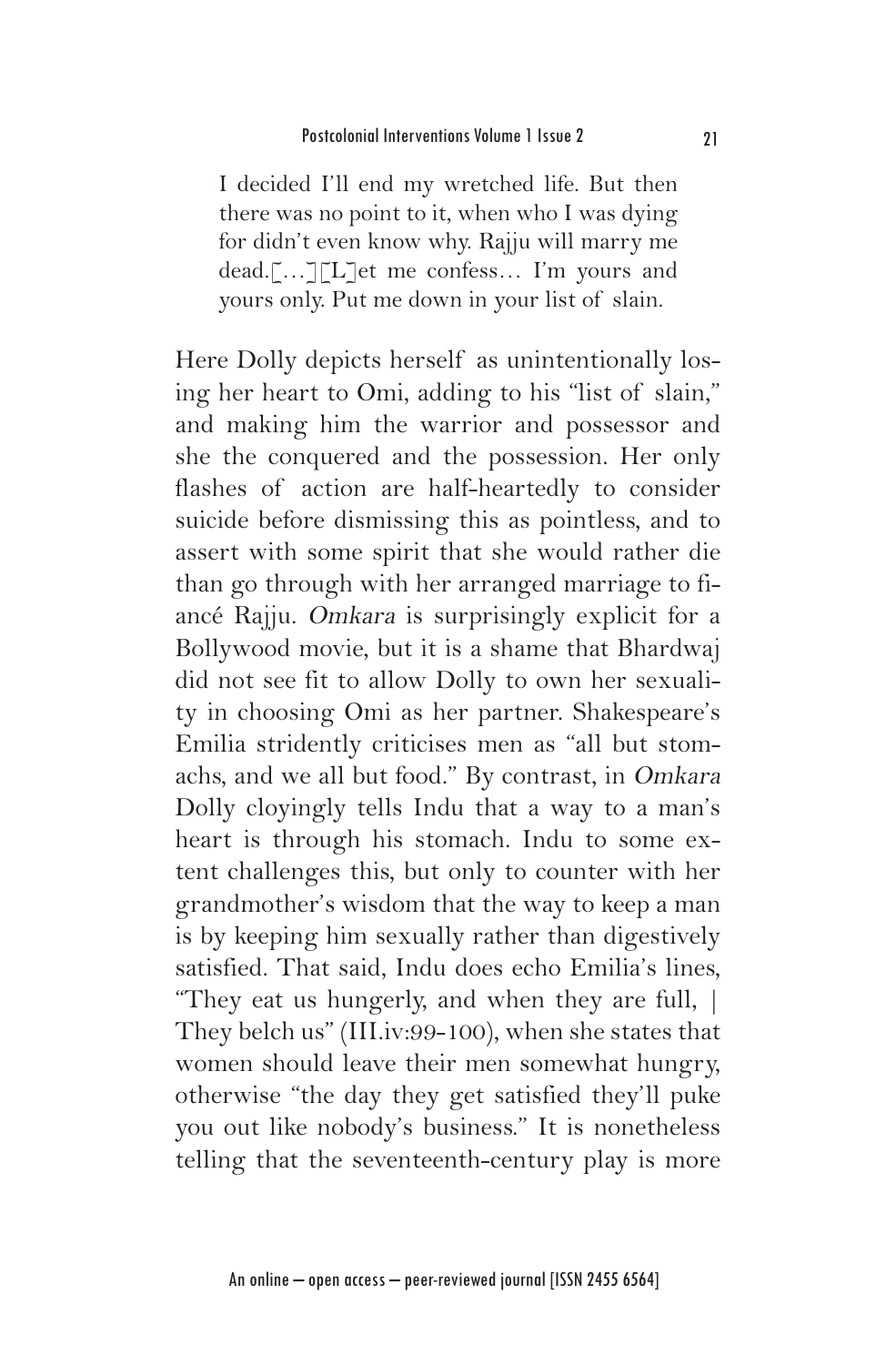vocal about women being treated as meat than the twenty- first-century film.

This being a Bollywood film, songs and dances are a routine component. The songs are unusual in being written by Bhardwaj, who is a composer as well as a director, and limited to just two item numbers led by the provocative Bianca character, Billo. The first of these, Beedi (Cigarette), contains the lines, "Beedi jalaileh jigar se piya | Jigar maa badi aag hai," which in the subtitles are unromantically translated as 'Light your fag from the heat in my bosom,' and elsewhere as 'Light your cigaratte [sic] from the heat of my heart' (Reddy np.). In Hindi, however, the word used is 'jigar,' meaning'liver.' Although the phrase may be literally translated as 'heat of my liver,' it has connotations of intense, fiery passion. This is because in Hindi and Urdu letters, love and desire is said to originate in the liver rather than the heart. The difficulties of translation are highlighted here, given that the South Asian and Western traditions pinpoint different organs as the seat of passion.

In some ways Omkara may be linked through intertextuality as much to Kaliyattam and Dancing Othello as to Shakespeare's Othello. All three productions use the 400-year old story of jealousy to illustrate caste issues. Like Kaliyattam, Omkara alters the handkerchief to a more substantial garment – whereas Jayaraaj used a cloth, Bhardwaj deploys a jewelled waistband as the "net / That shall en-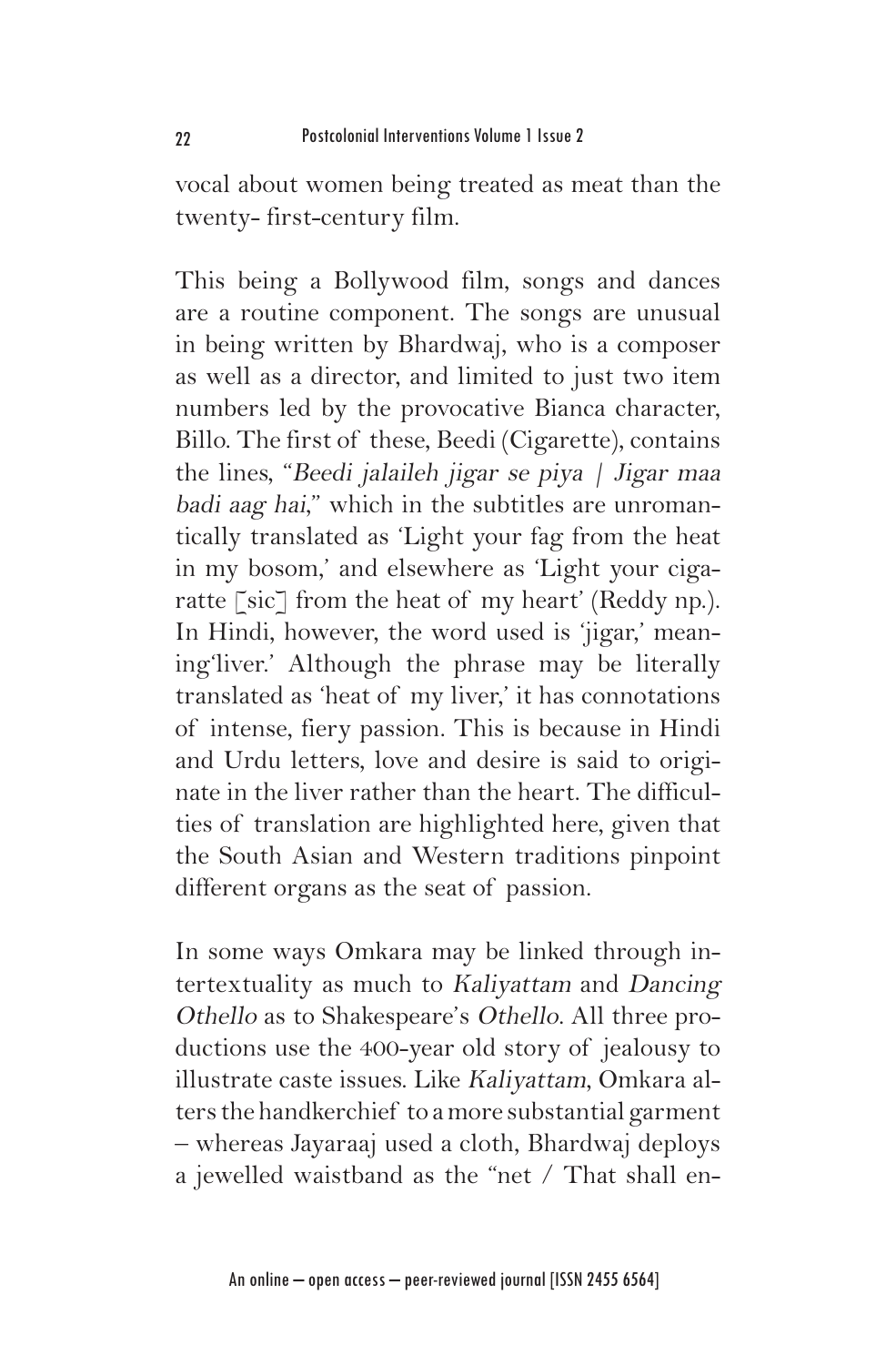mesh them all" (II:iii.328–29). One possible reason for this repeated conversion of the handkerchief into more valuable artefacts is that the consummation sheet and waistband are visible metonyms of chastity in the Indian context. Secondly, the handkerchief is no longer seen as a prized possession with sexual connotations as it was in Shakespeare's day, so that Othello's interpretation of it as "ocular proof" of Desdemona's infidelity can seem unconvincing to modern audiences (III.iii.361; see also Smith 4-8). Omkara, like its filmi predecessors, is an assured postcolonial adaptation that is neither derivative of, nor obsequious to, Shakespearean dramaturgy. Bhardwaj conveys a sense that Shakespeare belongs to everyone, so his work is open for both homage and critique.

Comic novelist Upamanyu Chatterjee contributed a short story entitled "Othello Sucks" to the issue of Granta on India edited by Ian Jack in 2015. In it, as the story's title suggests, his characters are critical of Shakespeare, and their irreverence for the play and its context is highly entertaining. In the very first line of the story, Chatterjee breaks the fourth wall to debate its generic conventions, which owe a debt to non-fiction, radio plays, and "a comic strip in prose." He also knowingly introduces the story's "four principal dramatis personae" (169): Father, Mother, Elder Daughter, and Younger Daughter. The two girls reluctantly study Shakespeare at their "good right-wing south Delhi Punjabi" school (170). Younger Daughter declares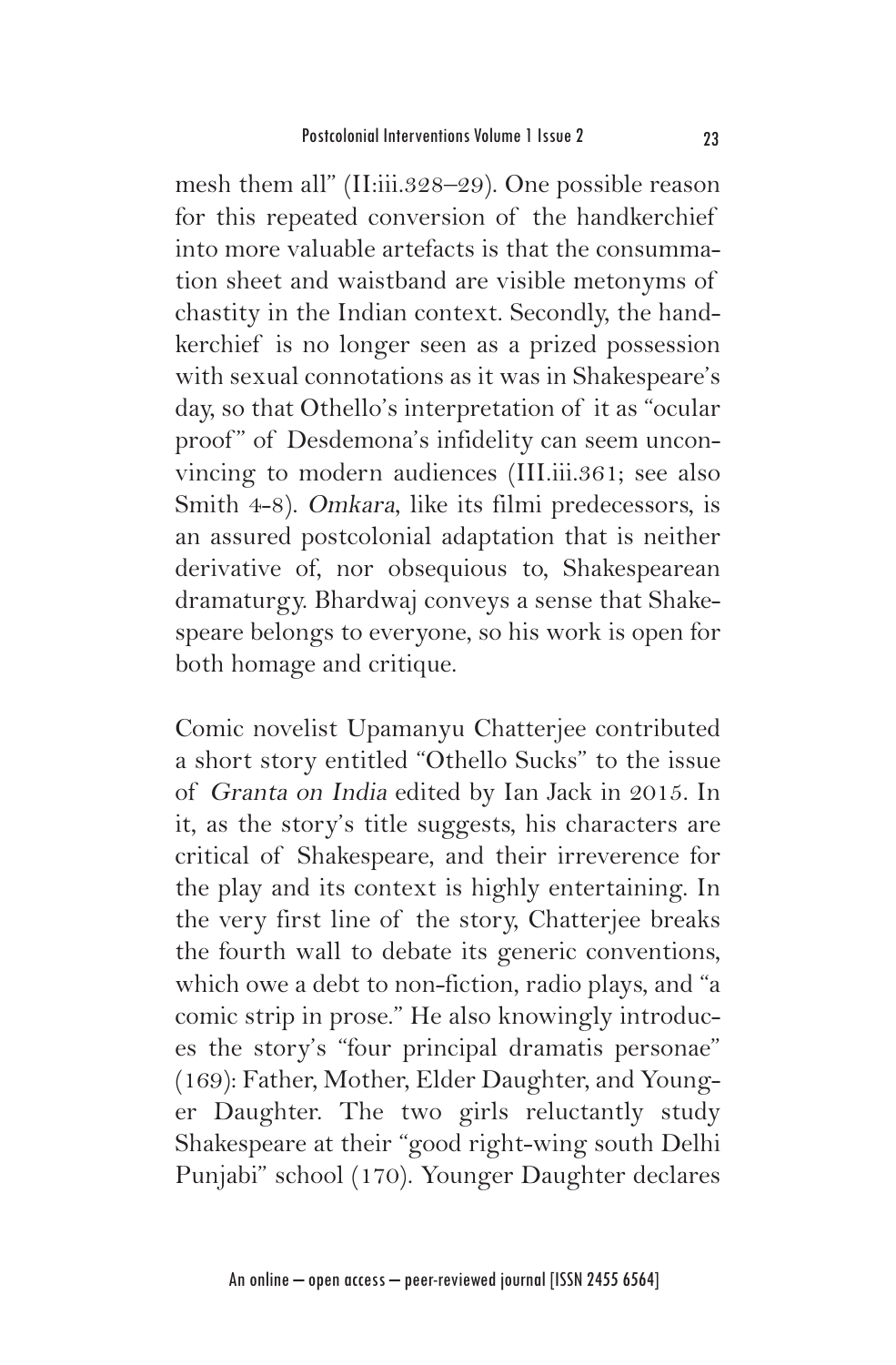that Othello sucks early on in the story, providing the story's title, while Elder Daughter retorts that she was lucky not to read The Merchant of Venice as the older sibling was compelled to do. Younger Daughter objects to Othello's wordiness and multiple meanings, and claims that Desdemona sucks even harder than Othello: "No one in fact is sorry to see her strangled. It does improve the play"  $(175).$ 

Father derides the educators who put Shakespeare on Indian children's curricula, rhetorically asking: "do we want them as adults to speak in iambic pentameter when they apply for internships to CNN-IBN?"(Chatterjee170). It is worth noting that Father is not objecting to the privileging of an English-language text over ancient Indian or Bhasha literatures, because CNN-IBN is an Anglophone news channel where confident speakers of English are in high demand. Instead he takes a utilitarian approach to education, desiring the inculcation in his daughters of a modern, tech-savvy English that will be useful on the job market. Above all, Father is troubled by what he sees as "the fundamental assumption of the play that Othello is dumb because he is black" (Chatterjee 175). Since A. C. Bradley's 1904 monograph Shakespearean Tragedy, many critics have viewed Othello as a "noble barbarian" who reverts to "the savage passions of his Moorish blood" once he has been manipulated by Iago (Bradley 186). If Father is correct about Othello's underlying racism, it is especially prob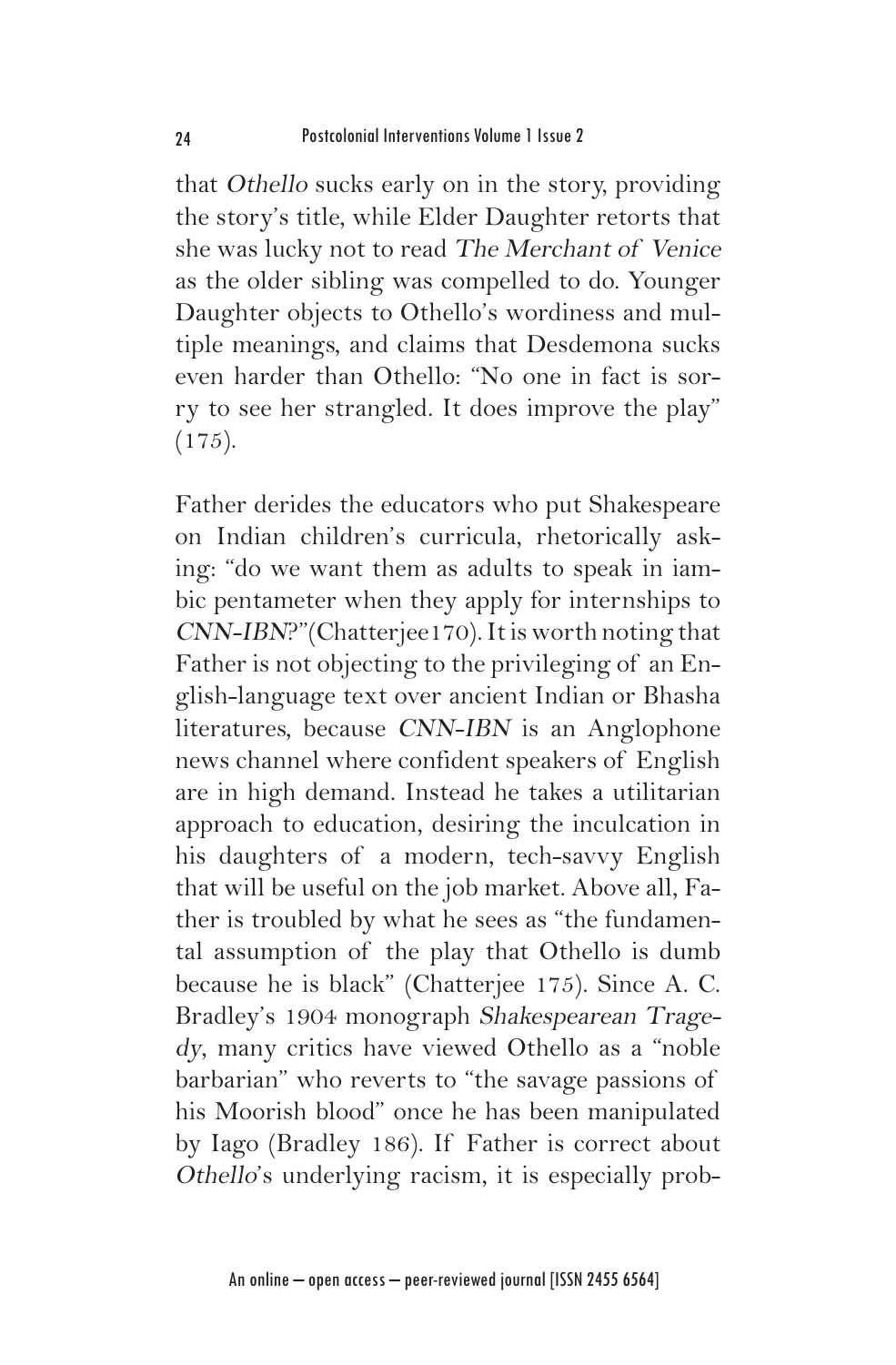lematic in the girls' multicultural Delhi classroom. There Cheik Luigi Fall (a mixed-heritage "black guy" on whom Younger Daughter has a crush) and the dark-skinned teacher Mrs Dasgupta both come up against "racist and skin-conscious" Indian assumptions (Chatterjee 171, 172).

In the story, Chatterjee reproduces a key quotation from Laurence Olivier's autobiography Confessions of an Actor on blacking up for the role of Othello:

Black all over my body, Max Factor 2880, then a lighter brown, then Negro No 2, a stronger brown. Brown on black to give a rich mahogany. Then the great trick: that glorious half yard of chiffon with which I polished myself all over until I shone ... The lips blueberry, the tight curled wig, the white of the eyes whiter than ever, and the black, black sheen that covered my flesh and bones, glistening in the dressing-room lights ... I am Othello. (qtd. in Chatterjee  $175-176$ <sup>3</sup>

The quotation is well chosen. In it, Olivier explores his blackface act with relish, providing a detailed description of the layers of makeup he paints on himself and the gauzy material he uses to polish his skin to a shine. The actor's fascination with his own unfamiliar "black, black" colour and stereotypically white teeth empties Othello out of culture and makes his race the primary preoccupation. Just as Olivier reduces the black general he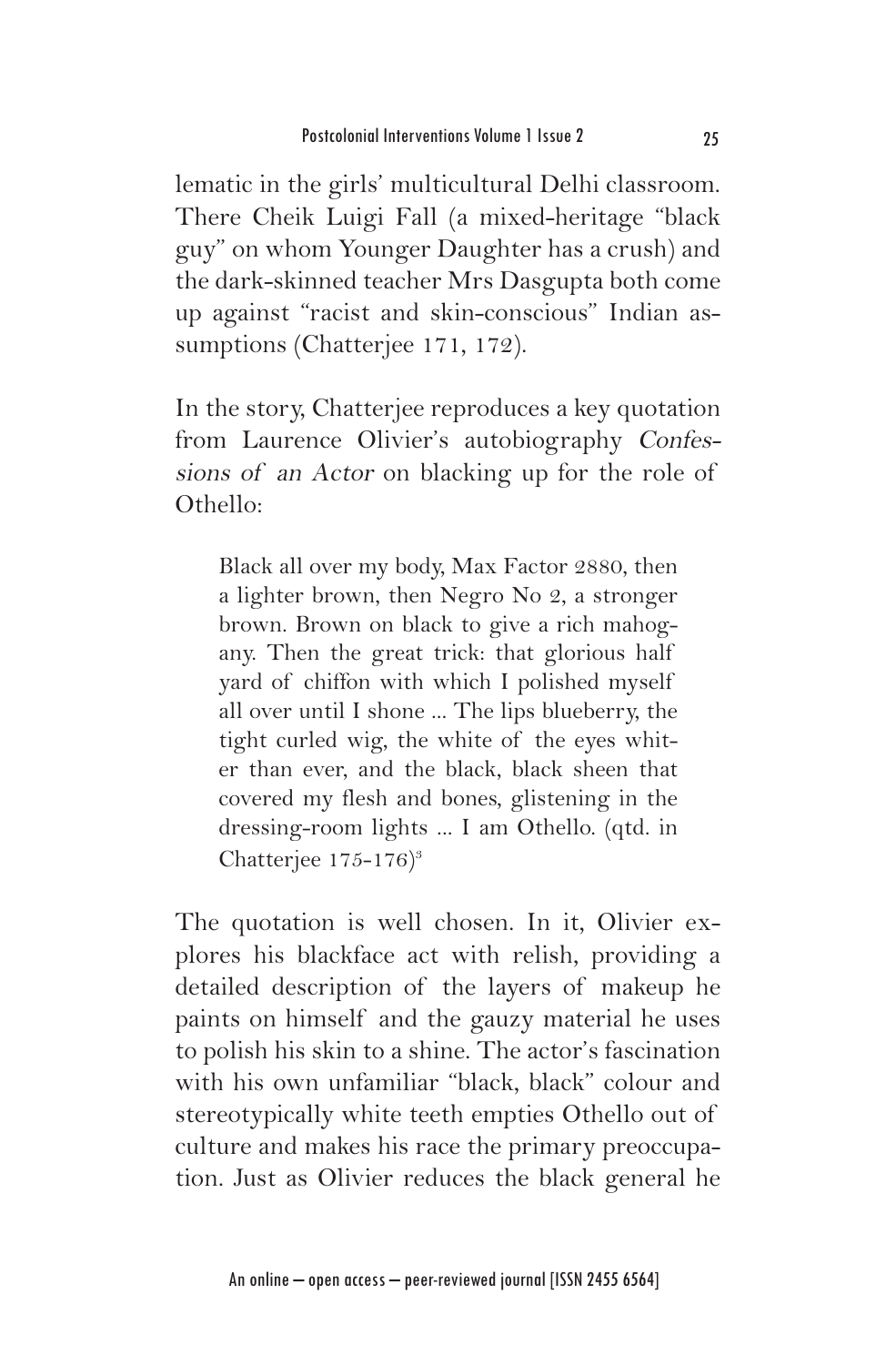plays to the colours of foundation and their brand names, so too the thespian makes Othello seem even less human through references to his sheeplike "tight curled wig" and to the act of polishing, which produces a "rich mahogany" like that on expensive furniture. The cosmetics, with their precise shades of "Max Factor 2880" and "Negro No 2," are rendered attractive through the adjectives "shone" and "glistening." Indeed, Olivier-as-Othello seems almost edible in the shape of those unnatural, vivid "blueberry" lips. This is juxtaposed with the "Belgian chocolate" (174) comparison for which Younger Daughter reached when describing Cheik Luigi Fall's skin. The two metaphors expose the racial faultlines both of 1980s Britain from which Olivier writes and the contemporary Indian society "Othello Sucks" is set in.

But, as the lively speech I have already quoted suggests, perhaps the most significant way in which Chatterjee's characters subvert Shakespeare is through their language use. Father frequently code-switches into Sanskrit phrases such as "Nirbhaya Bhavah" (180) ('Be free from fear'), appropriates and alters hackneyed phrases ("Hell hath no fury like a man overlooked" (173)), and quotes Shakespearean couplets freely. By contrast, the Daughters fall for an argot of speed: "Communication is possible only by means of SMS, email or sign language" (181). All the Indian characters speak with self-possession in a Hinglish that shows no sign of being brow-beaten or colonised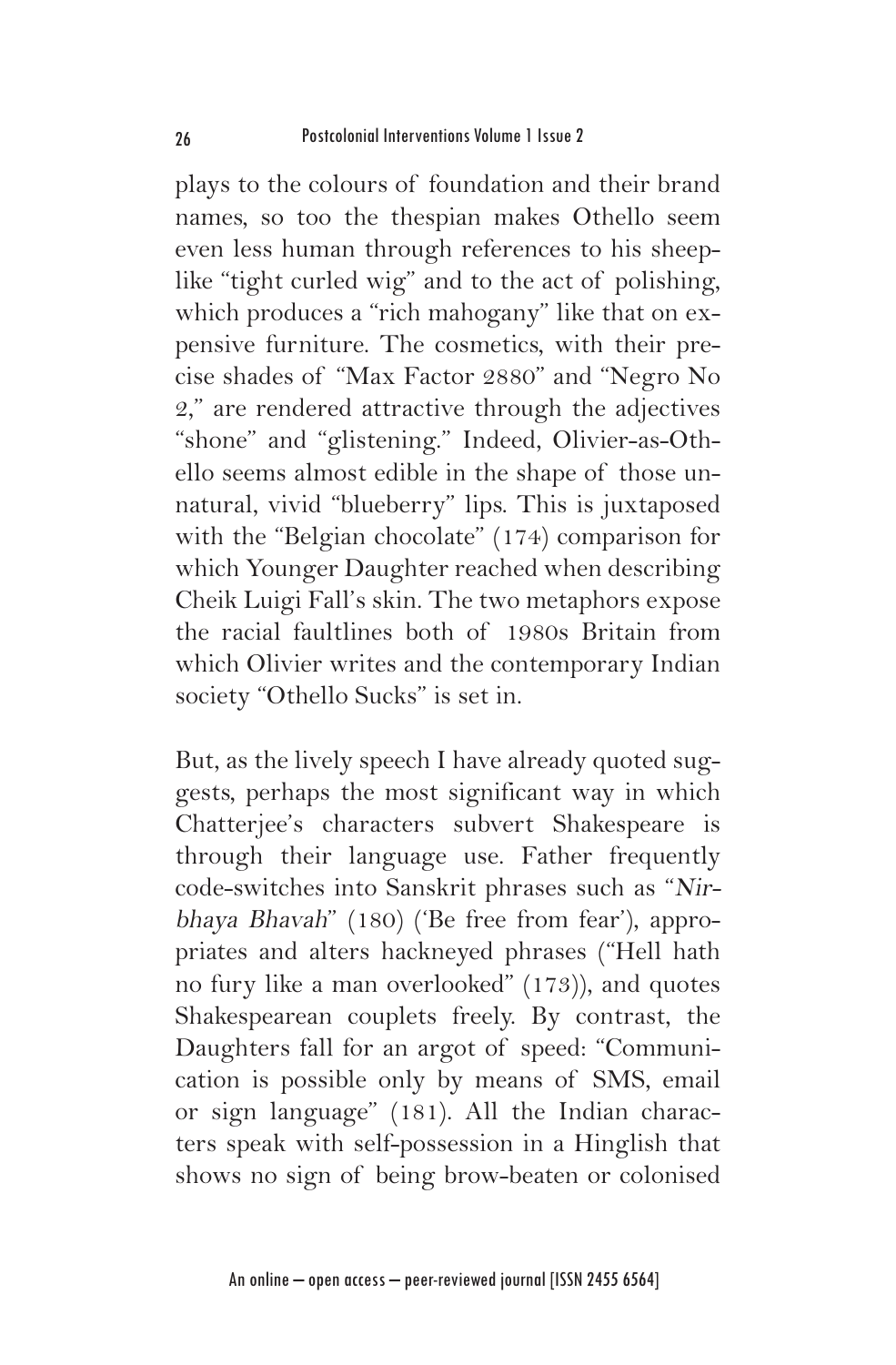by Shakespeare's canonical English. Indeed, postcolonial confidence is the key attribute shared by these "made-in-India Othello fellows" and other postcolonial writers, who borrow from the Bard to shed light on the concerns of twentieth- and twenty-first-century Sudan, India, and the African-American United States. They do so very successfully, and it will be interesting to see how adaptations of Shakespeare in general and Othello in particular develop and change as we move further into a twenty-first century already scarred by colonialism and its afterlives.

# Conclusion

This essay has analysed a few of the most important non-Western reworkings of Othello from the last five decades. Adapting Ashcroft et al.'s late 1980s idea of writing back, I suggested that Salih, Morrison, Bhardwaj, and Chatterjee transpose Shakespeare into new contexts in order to create topographies of the indigenous rather than the singular, dogmatic "geography of the foreigner" censured by Morrison's Sa'ran. The paper read multiple postcolonial adaptations/transcreations of Othello across diverse locations, cultivating a comparativist approach by investigating different genres, including films, a play, a novel, and a short story. The piece opened with an exploration of Shakespeare's early seventeenth-century context and the visit of a Moroccan envoy to London. The sojourn began well, but ended in ignominy and the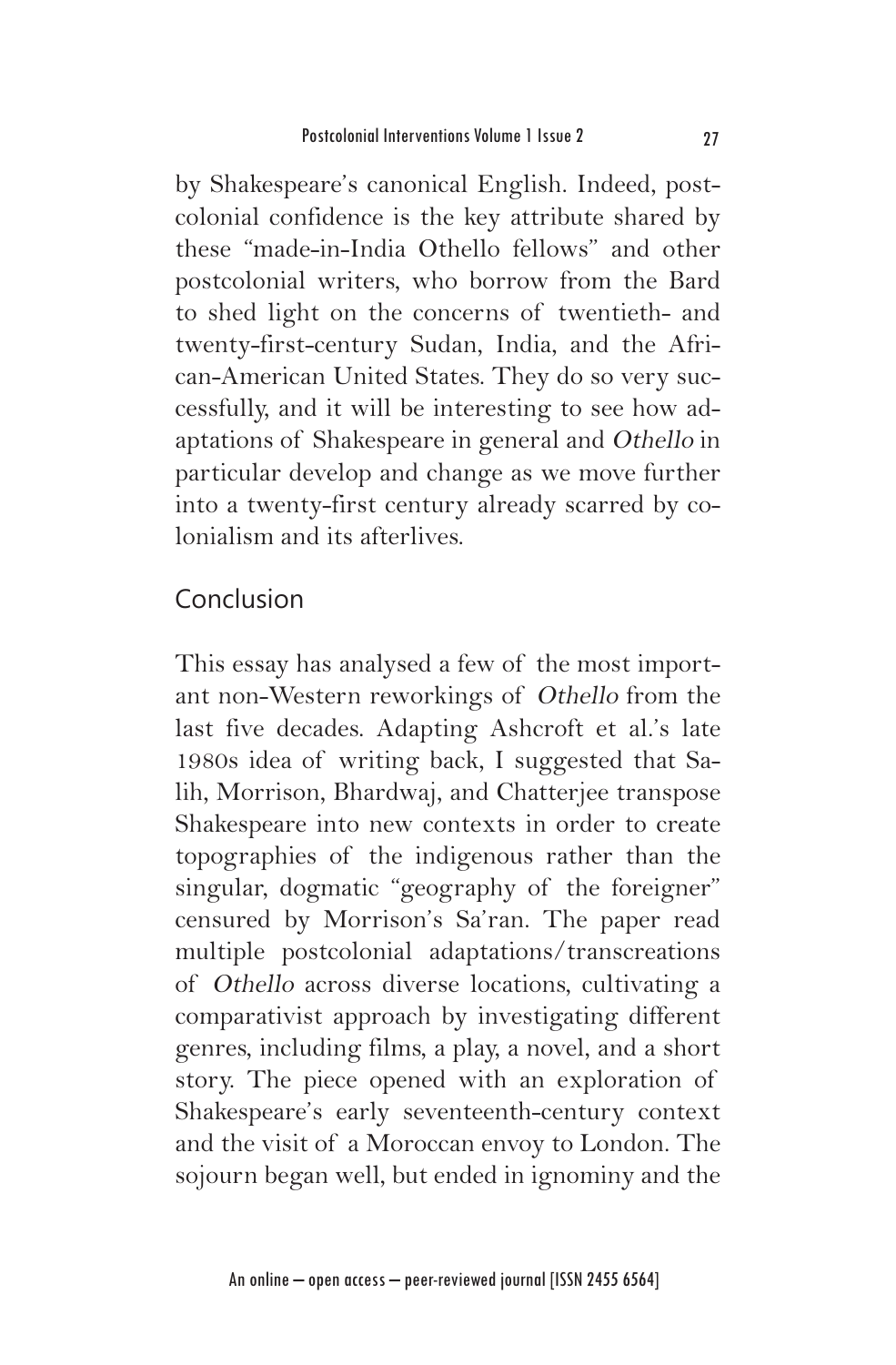Moroccans' retreat from England in the face of local intolerance. This incident may have provided material for two of Shakespeare's most important plays about cross-cultural encounter: The Merchant of Venice and Othello. Because Othello has proven especially ripe for appropriation by nonwhite writers, it is this play that garnered the most attention from the present essay.

In the next section, two texts from the African diaspora came under scrutiny: the non-Anglophone novel Season of Migration to the North and Toni Morrison's English-language play Desdemona. In Tayeb Salih's novel, the British Desdemona figure Isabella Seymour is fascinated by Mustafa Sa'eed's implausible stories about Africa, while Jean Morris taunts Mustafa with his cuckoldry, not least through the loaded symbol of a handkerchief. Toni Morrison likewise criticises Desdemona's exoticisation of Africa, moving Shakespeare's Barbary from the sidelines of Othello and initiating discussion of the power of naming by calling her Sa'ran. Unlike Salih, Morrison shows awareness of the intersectionality of oppression by figuring forth Othello's gendered streak of violence as well as Desdemona's white privilege.

Indian rewritings of Othello then came under the spotlight, with an overview of three films: Ajoy Kar's Saptapadi, Jayaraaj Rajasekharan Nair's Kaliyattam, and Ashish Avikunthak's Brihnlala ki Khelkali or Dancing Othello (2002). However,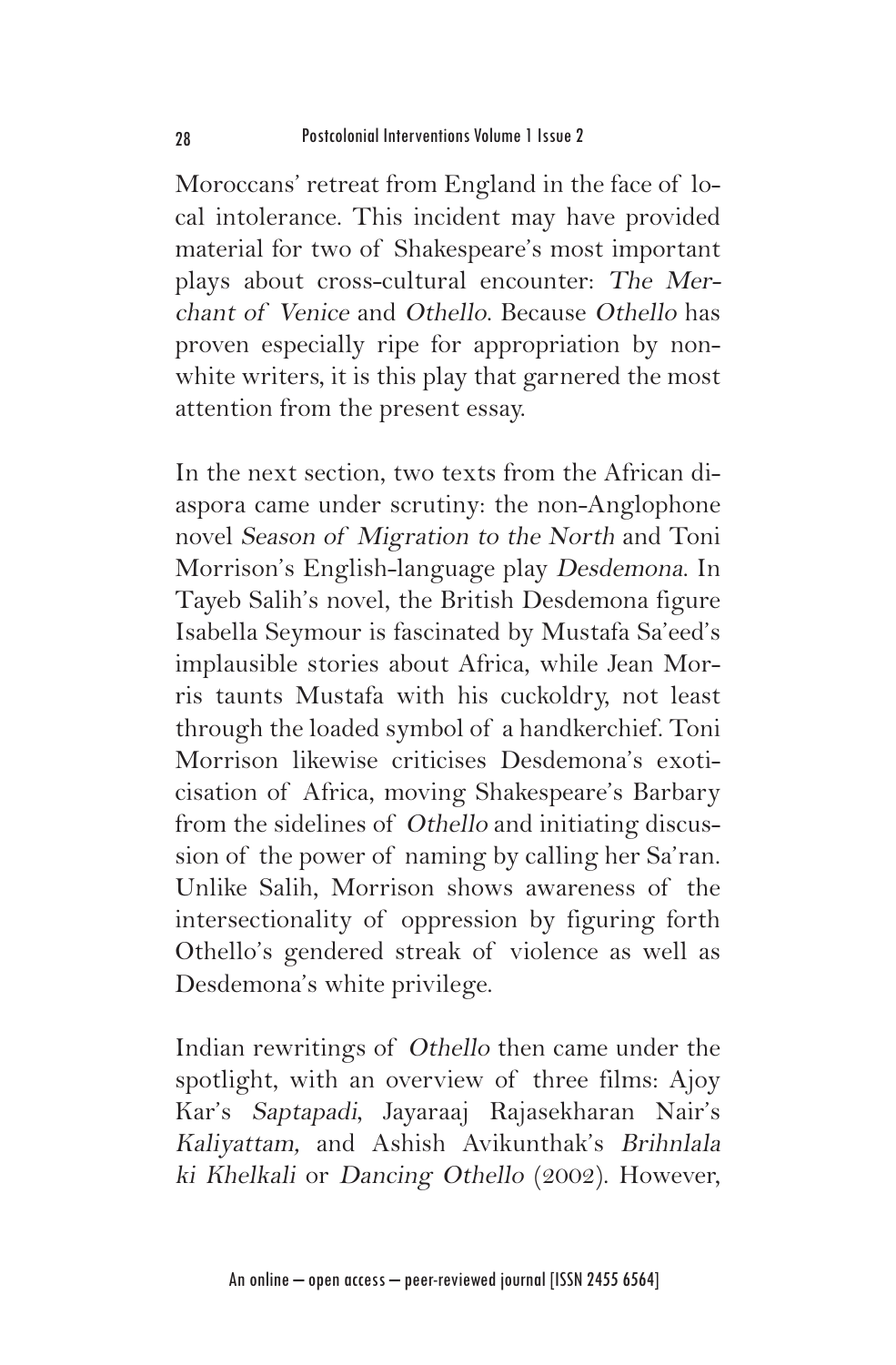the paramount non-Anglophone movie I evaluated was Vishal Bhardwaj's Omkara. The essay argued that Omkara is hobbled by the ableist politics inherent in Saif Aif Khan's admittedly bravura performance as the lame villain known as Langda. The film is more ambivalent about feminism; violence against women is roundly condemned, but the ways in which women can and should resist are left unclear. The final text under study was another Anglophone piece: Upamanyu Chatterjee's humorous short story "Othello Sucks." Chatterjee uses the character of Father to satirise Shakespearean pedagogical approaches in twenty-first-century India and the racism that may lurk in Shakespeare's portrayal of Othello as 'reverting to type' once subjected to Iago's poisonous manipulation.

In sum, this essay has charted how non-Western writers, most of them the subjects of formerly-colonised countries, are turning their gaze back on Shakespeare. The decolonisation of the English literary canon is only possible if scholars attempt to recover the voices of the conquered, while recognising, with Gayatri Spivak (104) the fraught, contingent, and incomplete nature of this endeavour. My politicised version of writing back seeks to draw attention to overlooked texts by celebrated authors such as Toni Morrison, to non-Anglophone narratives, and to neglected aspects of novels at the heart of postcolonial literary studies such as Salih's Season of Migration to the North. The subject of Shakespeare and his con-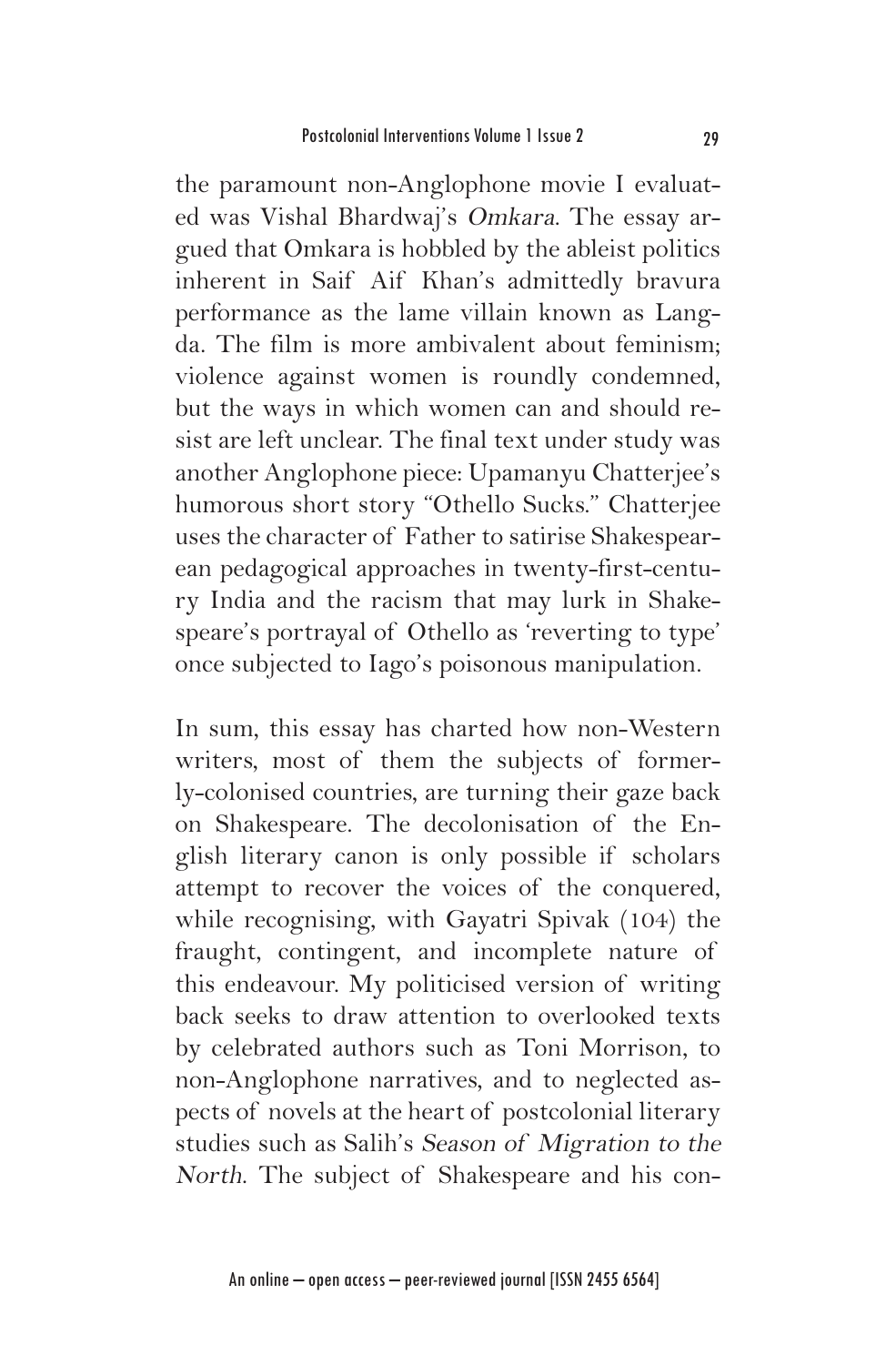temporaries' relationship with the Muslim world with which I opened this essay has received a great deal of interest of late (see Brotton; Hutchings). What artists like Salih, Morrison, Bhardwaj, and Chatterjee emphasise, however, is the exotic way in which Shakespeare portrays "Barbary" (IV.iii.25) and the Indian who "threw a pearl away" (V.ii.343). This exoticising gaze, as we have seen, is reversed by those who call Africa and India home. By turning back the scrutiny onto the West and its most prized author, these authors demonstrate that another way of seeing is possible. Displacement of Western hegemony and Shakespearean dominance is not likely and nor is it the objective of these authors, but what they do achieve is to offer supplementary valences that change our readings of Othello very substantially.

#### **Notes**

1. For more on Salih's transcreation of Othello, see Harlow; Calbi; Hassan 106–7.

2. Interestingly, an earlier text by Toni Morrison, the novel Sula (1973), is all about female friendship on a more equal basis. In interview, Morrison says of this book: "Friendship between women is special, different, and has never been depicted as the major focus of a novel before Sula". (Tate 157).

3. I would like to thank my student Elise Robson for reminding me of this section from Upamanyu Chatterjee's short story and for her interesting readings.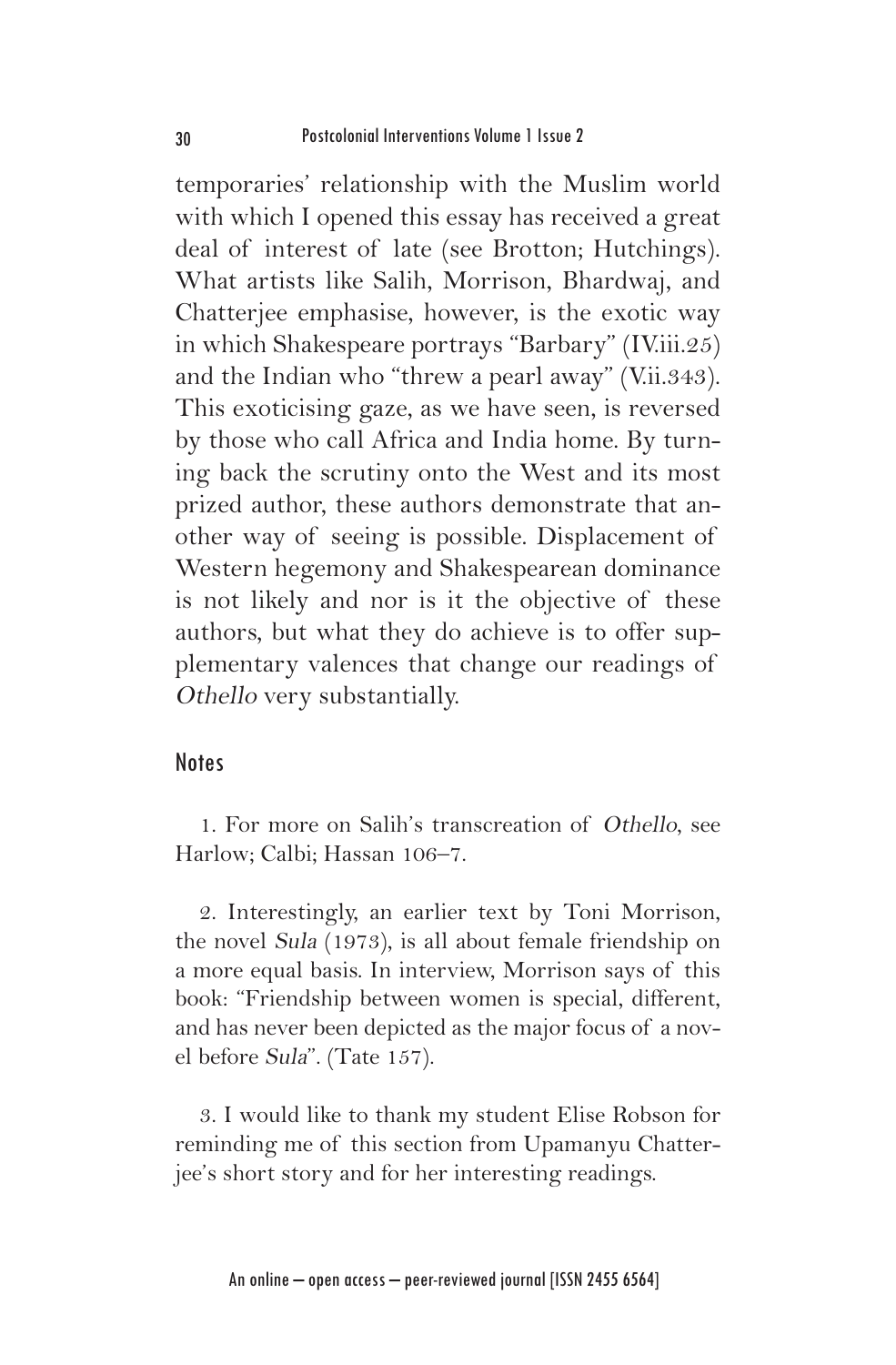#### Works Cited

- Ahmad, Aijaz. In Theory: Classes, Nations, Literatures. London: Verso, 1992. Print.
- Ashcroft, Bill, Gareth Griffiths and Helen Tiffin. Eds. The Empire Writes Back. 2nd Ed. London: Routledge, 2002. Print.
- Avikunthak, Ashish. Brihnlala ki Khelkali or Dancing Othello. English language. 18.00. 16 mm. 2002. Film.
- Barker, Clare. Postcolonial Fiction and Disability: Exceptional Children, Metaphor and Materiality. Basingstoke: Palgrave Macmillan, 2011. Print.
- Bhardwaj, Vishal (dir.) Maqbool. Perf. Naseeruddin Shah, Irrfan Khan, Tabu, Pankaj Kapur. Raleigh, NC: Eagle Video, 2003. Film.
- —. Omkara. Perf. Ajay Devgn, Kareena Kapoor, Saif Ali Khan. London: Eros International, 2006.Film.
- —. Haider. Perf. Shahid Kapoor, Tabu, Shraddha Kapoor. Mumbai: Reliance Big Entertainment, 2014.Film.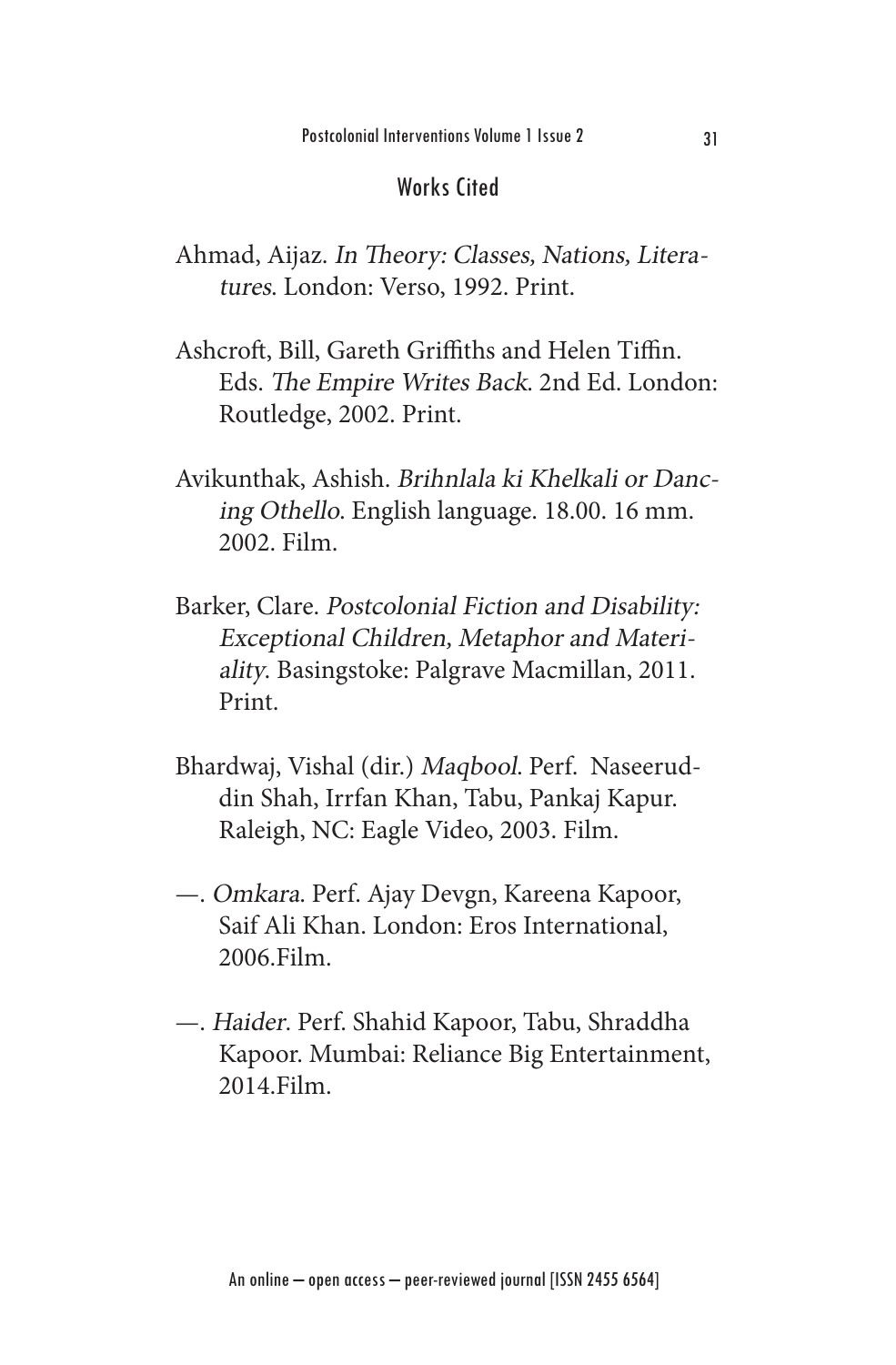- Bradley, A. C. Shakespearean Tragedy: Lectures on Hamlet, Othello, King Lear, Macbeth. 2nd Ed. London: Macmillan, 1905. Print.
- Brotton, Jerry. This Orient Isle: Elizabethan England and the Islamic World. London: Allen Lane, 2016. Kindle file.
- Calbi, Maurizio. "Othello's Ghostly Reminders: Trauma and (Post)colonial 'Dis-ease': Tayeb Salih's Season of Migration to the North". Eds. Richard Fotheringham, Christa Jansohn, and R. S. White. Shakespeare's World/World Shakespeares: The Selected Proceedings of the International Shakespeare Association World Congress, Brisbane 2006. Newark, DE: University of Delaware Press, 2008. 342–57. Print.
- Carney, Joe Eldridge. "'Being Born a Girl': Toni Morrison's Desdemona." Borrowers and Lenders: The Journal of Shakespeare and Appropriation 9.1 (2014). Web. 14 Mar. 2016.
- Chatterjee, Upamanyu. "Othello Sucks." India: New Stories, Mainly True. Ed. Ian Jack. London: Granta, 2015. 169-81. Print.
- Coleridge, Samuel Taylor. Lectures 1808−1819. Volume 2: On Literature. Ed. R. A. Foakes. Princeton, NJ: Princeton UP, 1987. Print.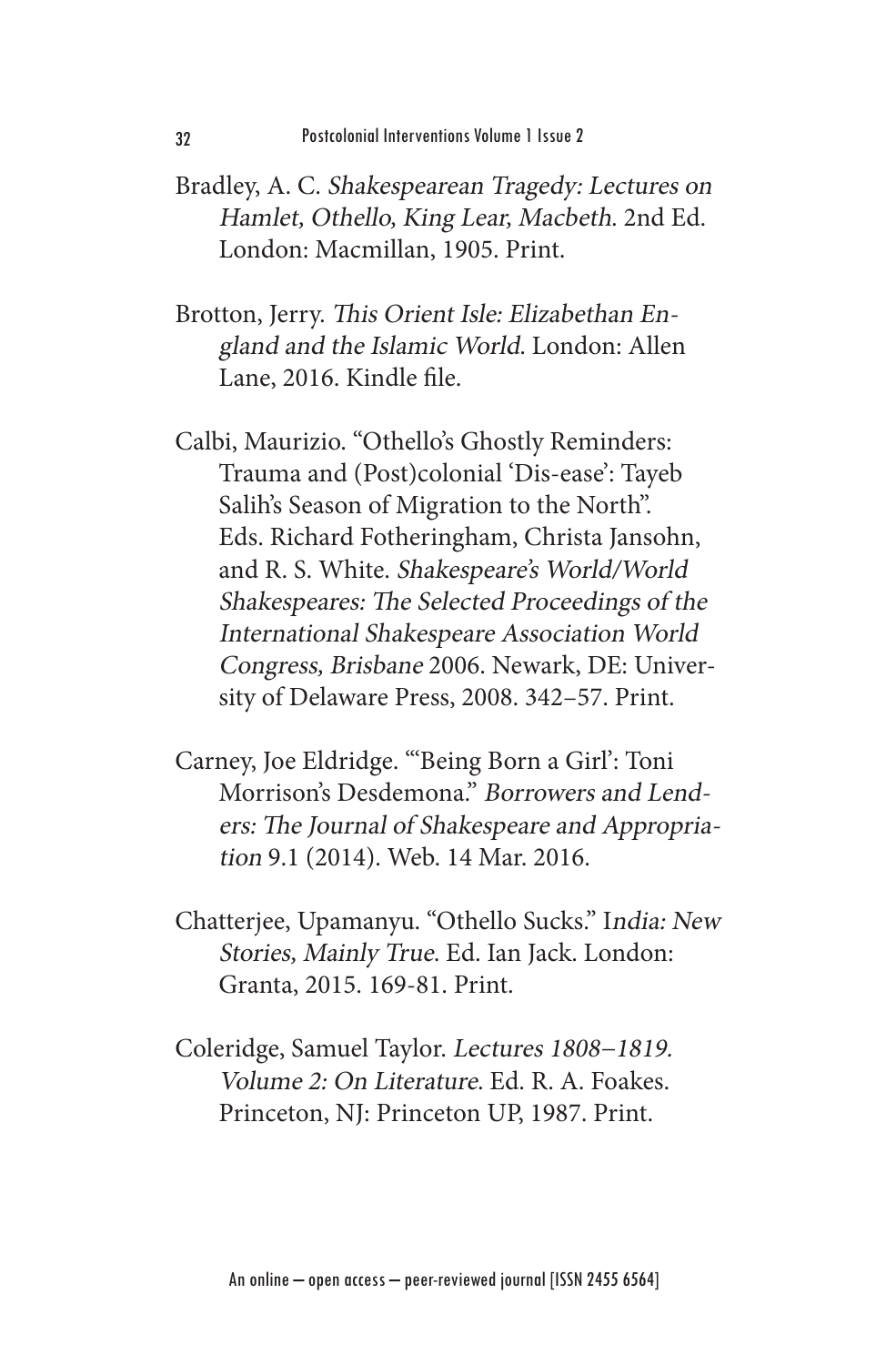- Dabashi, Hamid. The Arab Spring: The End of Postcolonialism. London: Zed, 2012. Print.
- Dirlik, Arif. "The Postcolonial Aura: Third World Criticism in the Age of Global Capitalism." Critical Inquiry 20. 2 (Winter, 1994): 328−56. Print.
- Elizabeth I. "England's Deportation of Africans." (2013) Web. 16 May 2016.
- Erickson, Peter. ""Late" has no meaning here': Imagining a Second Chance in Toni Morrison's Desdemona."Borrowers and Lenders: The Journal of Shakespeare and Appropriation 8.1 (Spring/Summer 2013). Web. 14 Mar. 2016.
- Ghai, Anita. "Disability and the Millennium Development Goals."Journal of Health Management 11.2 (2009): 279−95. Print.
- Ghose, Zulfikar. Shakespeare's Mortal Knowledge: A Reading of the Tragedies. Houndsmills: Macmillan, 1993. Print.
- Harlow, Barbara. "Sentimental Orientalism: Season of Migration to the North and Othello". Ed. Mona Takieddine Amyuni. Tayeb Salih's Season of Migration to the North: A Casebook. Beirut: American University of Beirut, 1985. 75−79. Print.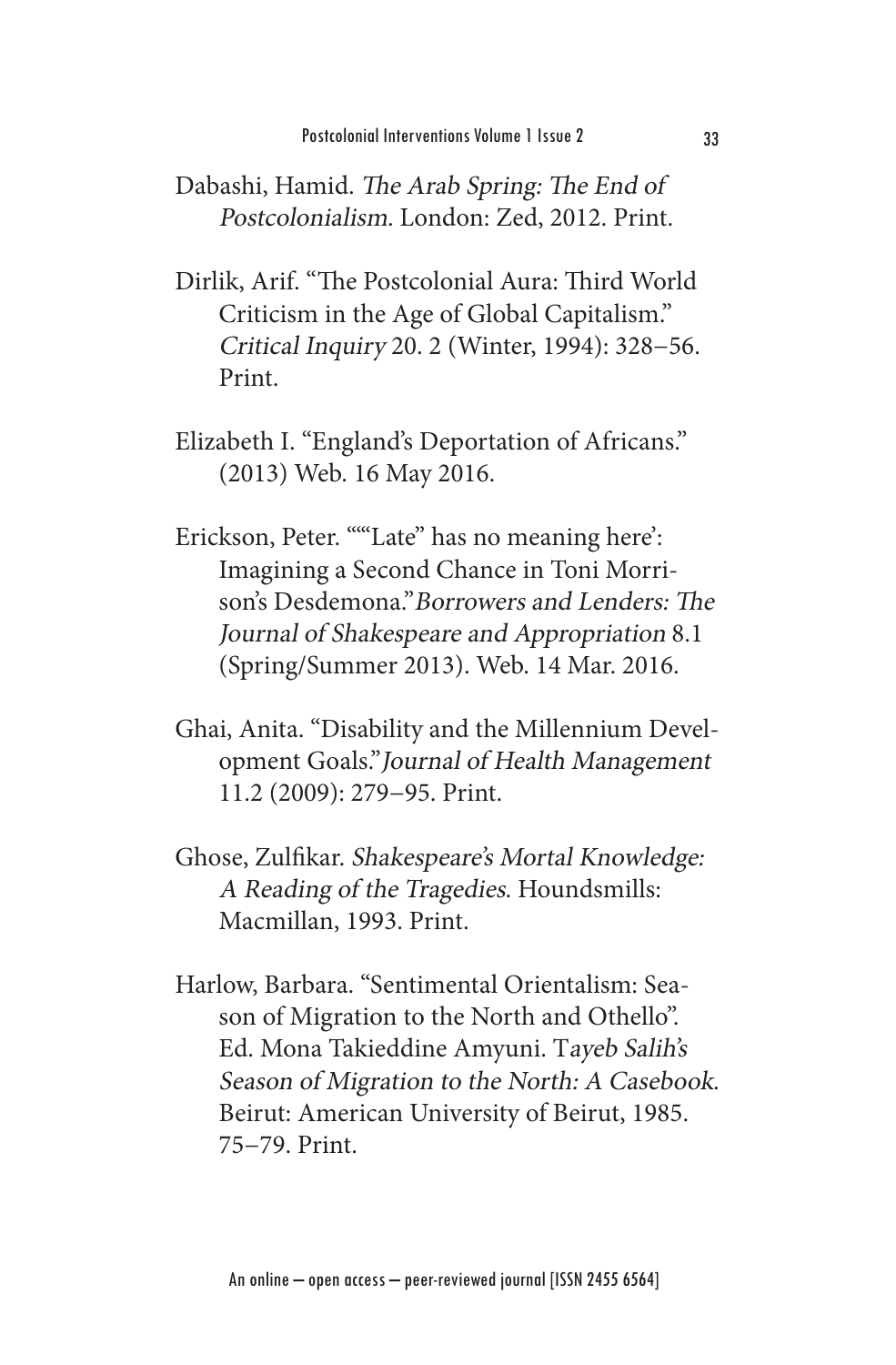- Harris, Bernard. "A Portrait of a Moor." Eds Catherine M. S. Alexander and Stanley Wells. Shakespeare and Race. Cambridge: Cambridge UP, 2000. 23−36. Print.
- Hassan, Waïl S. Tayeb Salih: Ideology and the Craft of Fiction. Syracuse, NY: Syracuse University Press, 2003. Print.
- Hauthal, Janine. "Writing Back or Writing Off?: Europe as 'Tribe' and 'Traumascape' in Works by Caryl Phillips and Christos Tsiolkas." Journal of Postcolonial Writing 51.2 (2015): 208−19. Print.
- Hill, Mike. "The Empire Writes Back…Back: Postcolonial Studies in an Age of Autogenic War." Culture, Theory and Critique 53.1 (2012): 59−82. Print.
- Huggan, Graham. The Postcolonial Exotic: Marketing the Margins. London: Routledge, 2001. Print.
- Hutchings, Mark. Ed. "Shakespeare and Islam." Shakespeare 4.2 (2008) (Special Issue): 102−80. Print.
- Kar, Ajoy (dir.) Saptapadi. Perf. Suchitra Sen, Uttam Kumar, Khitish Acharya. Mumbai: Reliance Big Entertainment, 1961. Film.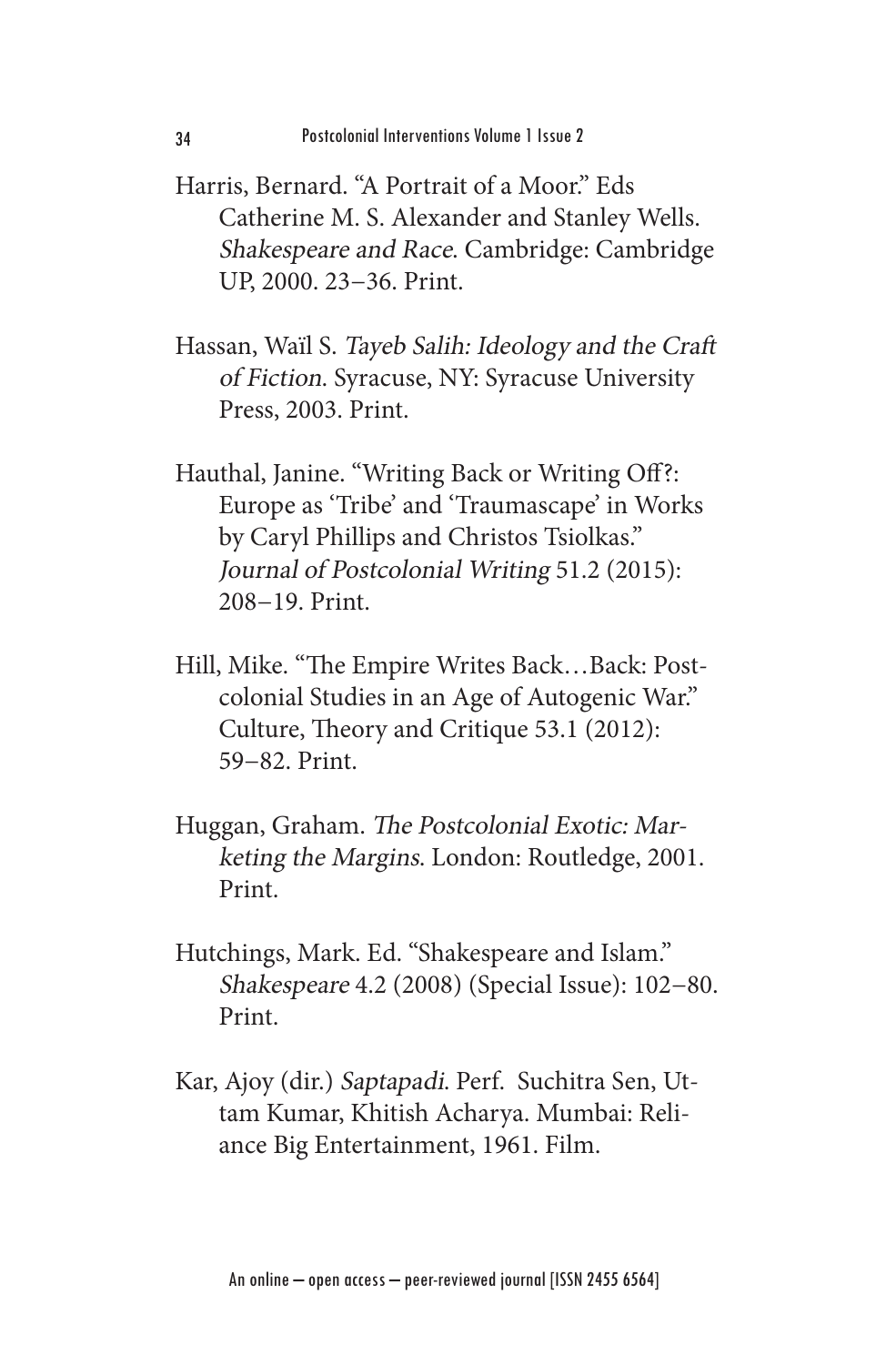- Kershner, Irvin (dir.) The Empire Strikes Back. Perf. Mark Hamill, Harrison Ford, Carrie Fisher. London: 20th Century Fox Home Entertainment, 1980. Film.
- Lal, P. (1972) Transcreation: Two Essays. Calcutta: Writer's Workshop. Print.
- —. (1996) Transcreation: Seven Essays on the Art of Transcreation. Calcutta: Writer's Workshop. Print.
- Loomba, Ania. Shakespeare, Race, and Colonialism. Oxford UP, 2002. Print.
- —. "Local Manufacture Made-in-India Othello Fellows: Issues of Race, Hybridity and Location in Postcolonial Shakespeares." Eds Ania Loomba and Martin Orkin. Postcolonial Shakespeares. London: Routledge, 1998.142−63.Print.
- Milton, John. "Theorising Omkara." Ed. Katja Krebs. Translation and Adaptation in Theatre and Film. Abingdon: Routledge, 2004. 83−98. Print.
- Morrison, Toni. Sula. London: Chatto & Windus, 1993. Print.
- —. Playing in the Dark: Whiteness and the Literary Imagination. Cambridge, MA: Harvard UP, 1992. Print.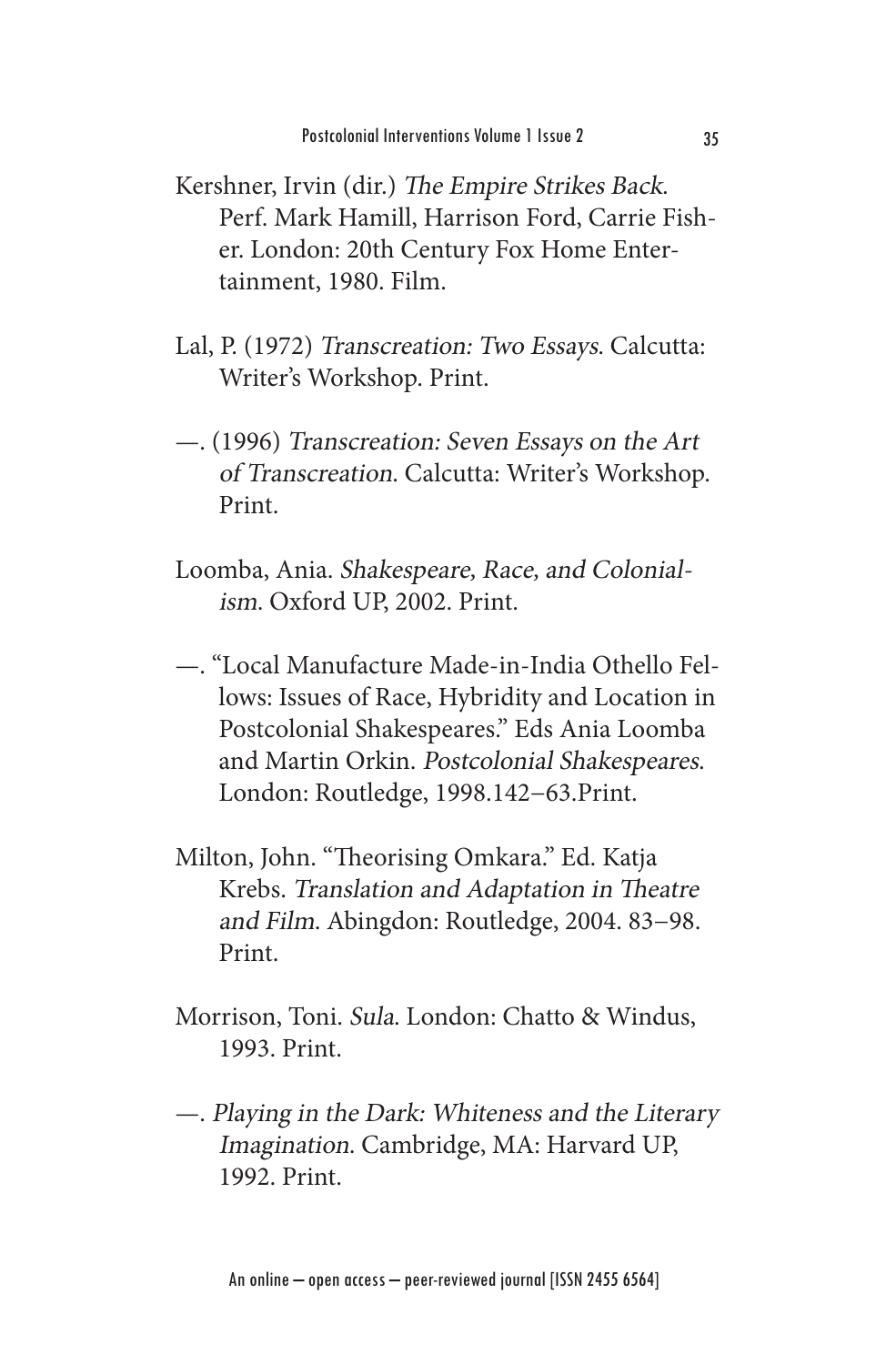- —. (2012) Desdemona. Lyrics: Rokia Traoré. Foreword: Peter Sellars. London: Oberon Modern Plays.Print.
- Nair, Jayaraaj Rajasekharan (dir.) Kaliyattam. Perf. Suresh Gopi, Lal, Manju Warrier. Delhi: Moser Baer, 1997.Film.
- Olivier, Laurence. Confessions of an Actor: An Autobiography. New York, NY: Penguin, 1982. Print.
- Raina, Arjun. The Magic Hour. Delhi: Black Bakkhai Collective, 2000. Film.
- Rennam, Srinathreddy. "What Do the Lyrics of this Indian Song Mean?" Quora. nd. Web. 16 May 2016.
- Rushdie, Salman. "The Empire Writes Back with a Vengeance." Times. 3 July 1982. 8. Print.
- Salih, Tayeb. Mawsim al-hijra ila al-shamal. Beirut: Dar al-'Awda, 1969. 2nd Ed. Print.
- —. Season of Migration to the North. Trans. Denys Johnson-Davies. 3rd Ed. Oxford: Heinemann Educational, 1991. Print.
- Sellars, Peter. "Foreword." In Desdemona. Toni Morrison. London: Oberon Modern Plays, 2015: 7−11. Print.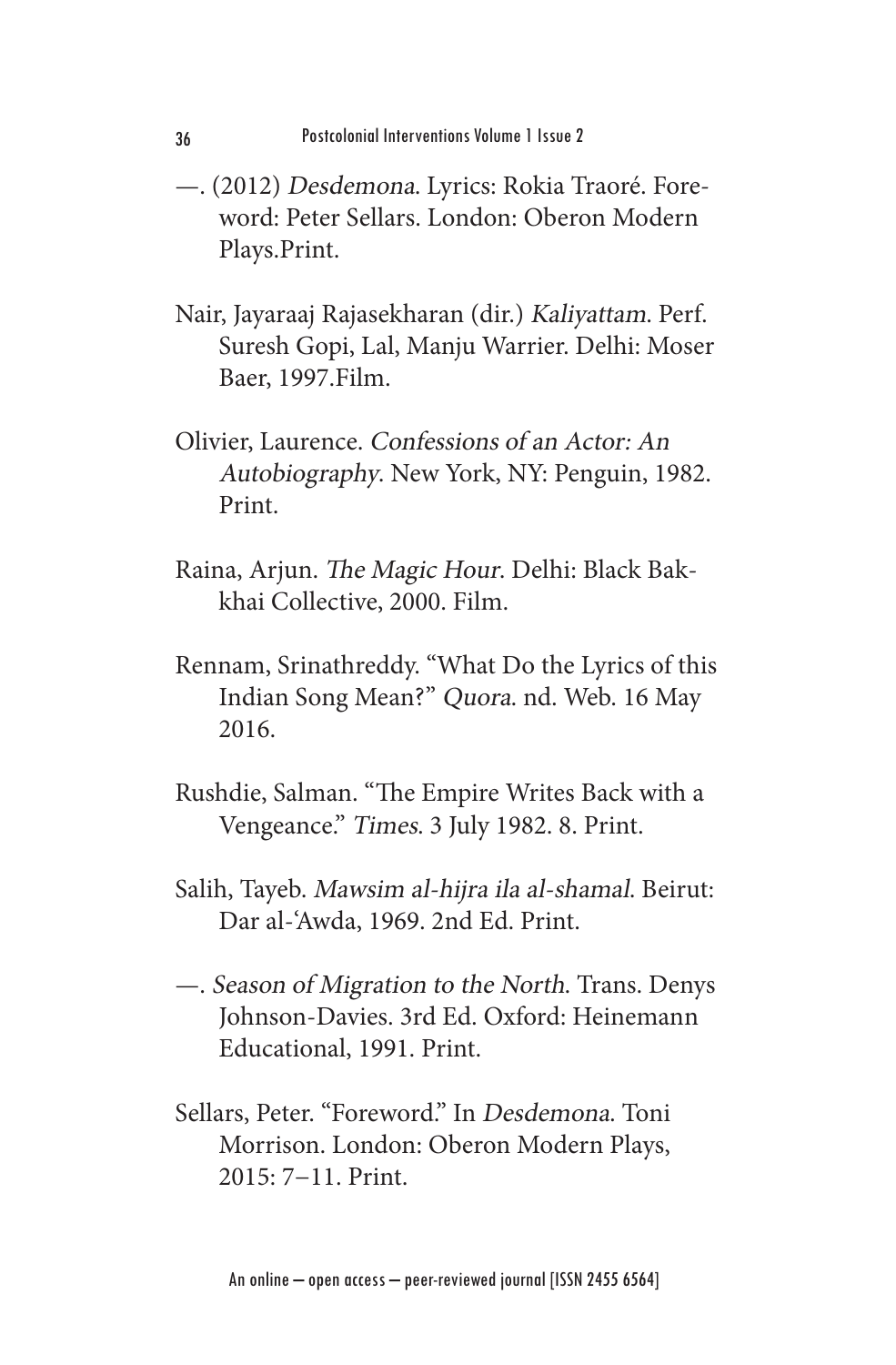- Sengupta, Mitu. "Anna Hazare's Anti-Corruption Movement and the Limits of Mass Mobilization in India." Social Movement Studies 13:3 (2014): 406−13. Print.
- Shakespeare, William. Othello. Ed. Norman Sanders.14th Ed. Cambridge: Cambridge UP, 2003. Print.
- —. Shakespeare, William. The Merchant of Venice. Ed. M. M. Mahood. 4th Ed. Cambridge: Cambridge UP, 2006. Print.
- Smith, Ian. "Othello's Black Handkerchief." Shakespeare Quarterly 64.1 (Spring 2013): 1−25. Print.
- Spivak, Gayatri Chakravorty. "Can the Subaltern Speak?" Eds. Patrick Williams and Laura Chrisman. Colonial Discourse and Post-Colonial Theory: A Reader. Hemel Hempstead: Harvester Wheatsheaf, 1994. 66−111.Print.
- Tate, Claudia. "Toni Morrison." Ed. Danille Kathleen Taylor-Guthrie. Conversations with Toni Morrison. Jackson, MS: UP of Mississippi, 1994.156–70.Print.
- Trivedi, Poonam."'Filmi' Shakespeare." Literature/ Film Quarterly, 35.2 (April 2007): 148−58. Print.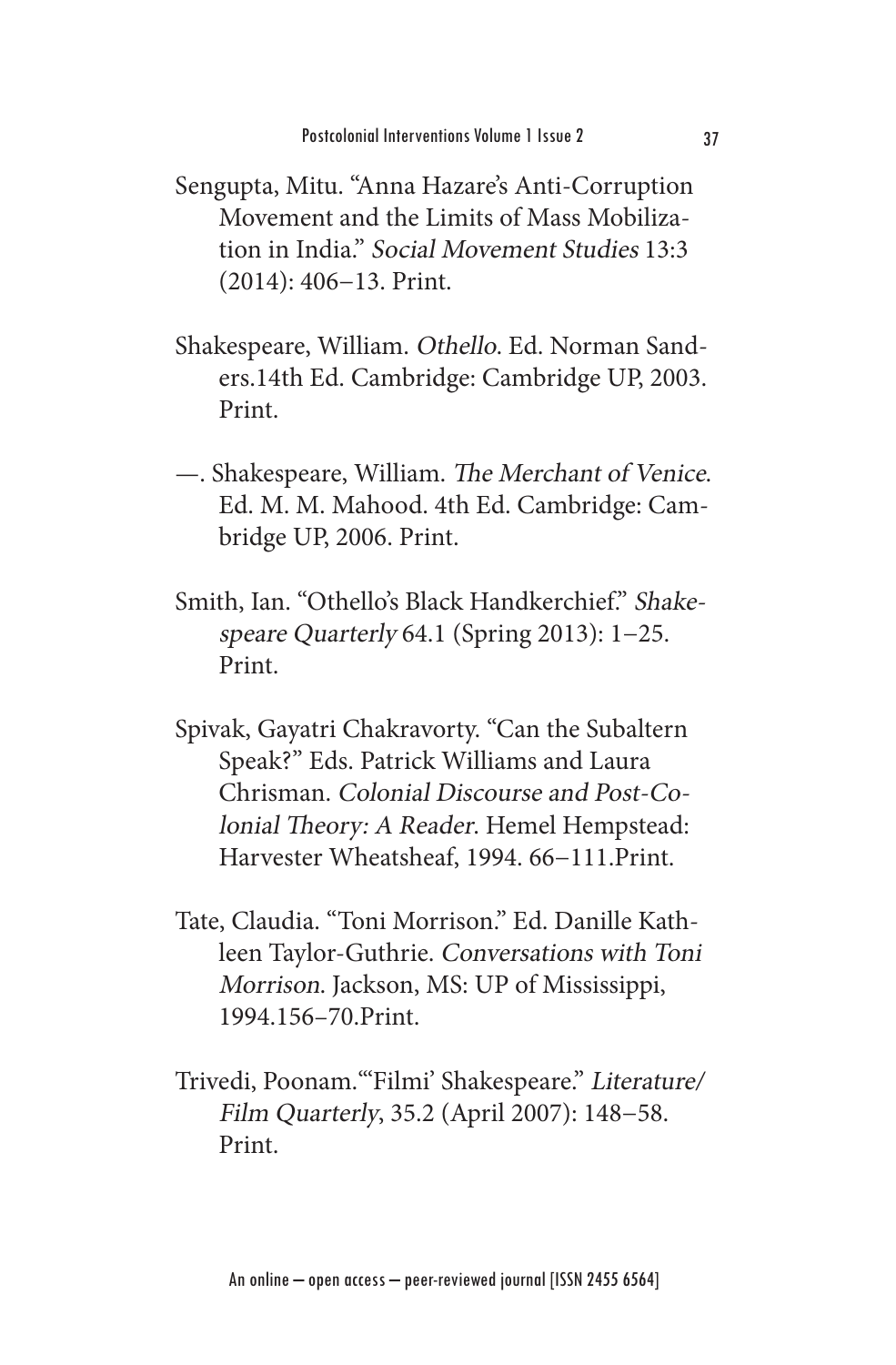- Ungerer, Gustav. "Portia and the Prince of Morocco." Shakespeare Studies 31 (2003): 89−126. Print.t
- Viswanathan, Gauri. Masks of Conquest: Literary Study and British Rule in India. New York, NY: Columbia UP, 1989.Print.

Younger, Neil. "The Practice and Politics of Troop-Raising: Robert Devereux, Second Earl of Essex, and the Elizabethan Regime." English Historical Review. CXXVII.526 (2012): 566−91. Print.